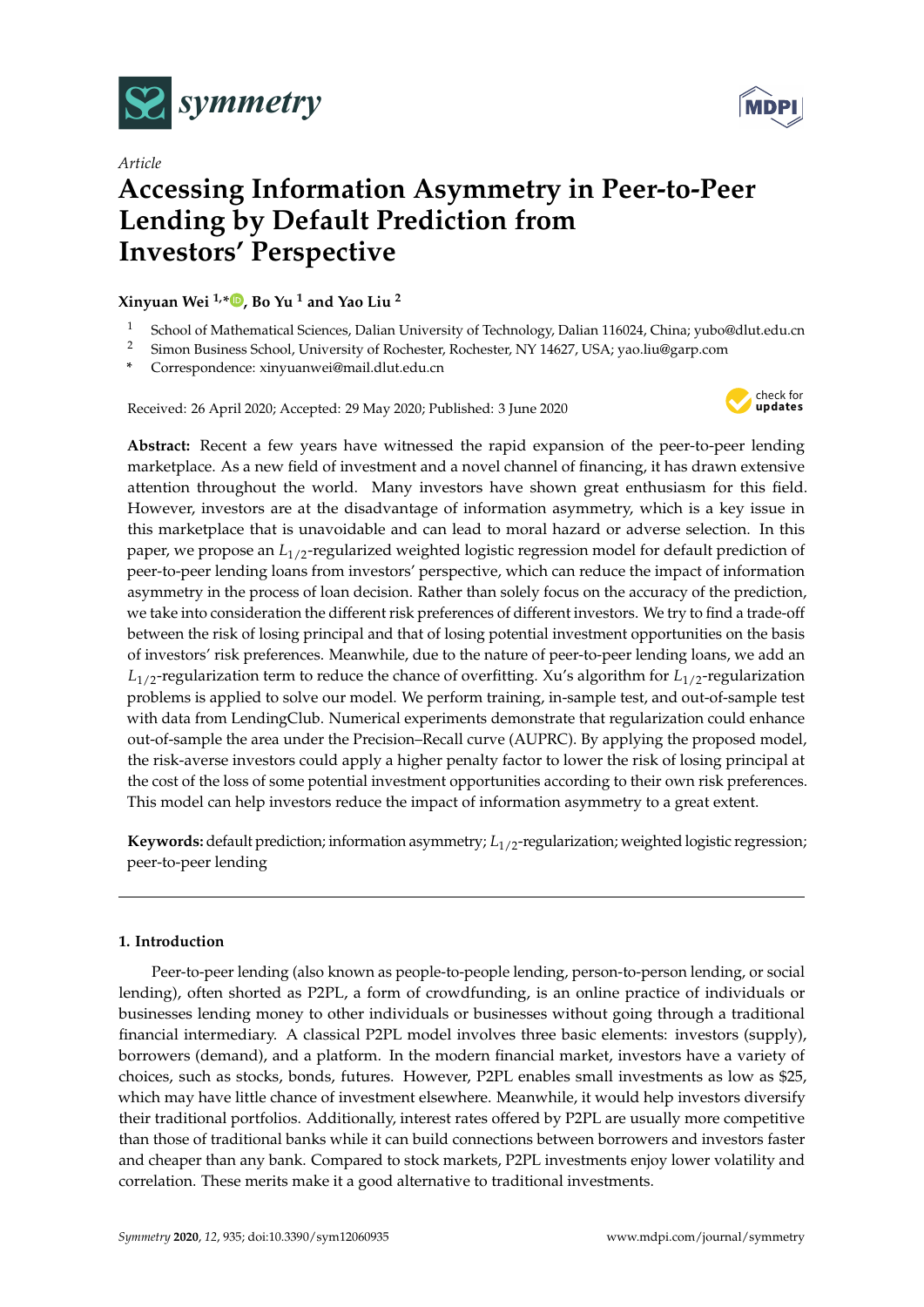However, investors in this marketplace should be extremely cautious since its special risk characteristics. Loan applicants are individuals with all kinds of uncertainty. Default is more likely to happen than bonds or T-bills. Information asymmetry is a key issue in this marketplace, which can result in moral hazard or adverse selection [\[1\]](#page-17-0). As it comes to the loan decision, investors are at a disadvantage to the borrower, where the borrower has near-complete information while the investors can only access the information provided by the platform. Though P2PL platforms seek to reduce the impact of information asymmetry via many mechanisms, investors should also take information asymmetry into consideration in loan decision. From investors' perspective, an effective default prediction would help to protect their profits and principle in such a marketplace. P2PL platforms usually provide a mass of information, thought not as much as that possessed by the borrower, which will help investors in loan decision making.

In the next section, we will introduce the peer-to-peer lending marketplace in detail.

# **2. Theoretical Background**

## *2.1. Development of Peer-to-Peer Lending in Marketplace*

As a novel financial model, P2PL has attracted public attention over the past decade when many P2PL companies came into being across the world.

The first company to offer peer-to-peer loans in the world, ZOPA, was founded in Britain in 2005. The name, ZOPA, which stands for "zone of possible agreement", is a negotiating term that identifying the bounds within which agreement can be reached between the two parties [\[2\]](#page-17-1). Prosper Marketplace, the first P2PL company in the United States, was also founded in 2005. It began operations in February 2006 and was the only P2PL company in the United States until May 2007, when LendingClub was founded. In the beginning, Prosper issued loans to anyone who had the interest to get a loan, which caused most of its investors to get negative returns. At that time, Prosper offered only unsecured consumer loans but not small- and medium-sized enterprise (SME) loans. In 2008, Prosper was temporarily shut down because of scrutiny by the Securities and Exchange Commission (SEC). SEC issued a formal cease-and-desist letter to explain that Prosper should be considered as a seller of securities and should be regulated by the SEC [\[3\]](#page-17-2).

LendingClub was first introduced as a Facebook application. With rapid growth, it emerged as a standalone website within a couple of months. It was the first P2PL company that registered its offerings as securities with SEC. It offers loans from \$1000 to \$35,000 for individuals and from \$15,000 to \$300,000 for SME. Currently, LendingClub is the largest P2PL platform in the world.

In 2007, TrustBuddy, the first P2PL company in Sweden, began operations. Now it is a peer-to-peer group that operates in five European countries under three different brand names (Geldvoorelkaar, Crowdfunding Society and TrustBuddy).

The first P2PL company in China was also set up in the year 2007, named "Paipaidai". This marketplace has undergone extremely rapid growth in the past few years. In 2015, the national P2P net loans turnover has increased 258.62% compared to the year 2014 and reached RMB 1180.6 billion and 3844 platforms reported to be operating [\[4\]](#page-17-3).

Funding Circle, a P2PL platform founded in the UK in August 2010, entered the US in October 2013. It only processes SME loans and operates in the US, UK, Germany, and the Netherlands.

Upstart, founded in April 2012 in San Carlos, California, by a group of ex-Googlers, was first launched with an Income Share Agreement (ISA) product that enabled individuals to raise money by contracting to share a portion of future income. Later, it pivoted away toward the personal loan marketplace. Upstart operates differently in many ways from other P2PL platforms. The firm specifies its target niche as young professionals. It applies unique grading criteria taking into consideration not only Fair Issac Credit Organization (FICO) scores but also educational background information and employs a so far remarkably accurate modeling system at predicting future defaults and returns. This helps the firm enjoy the lowest default rates across the P2PL industry up to 2017.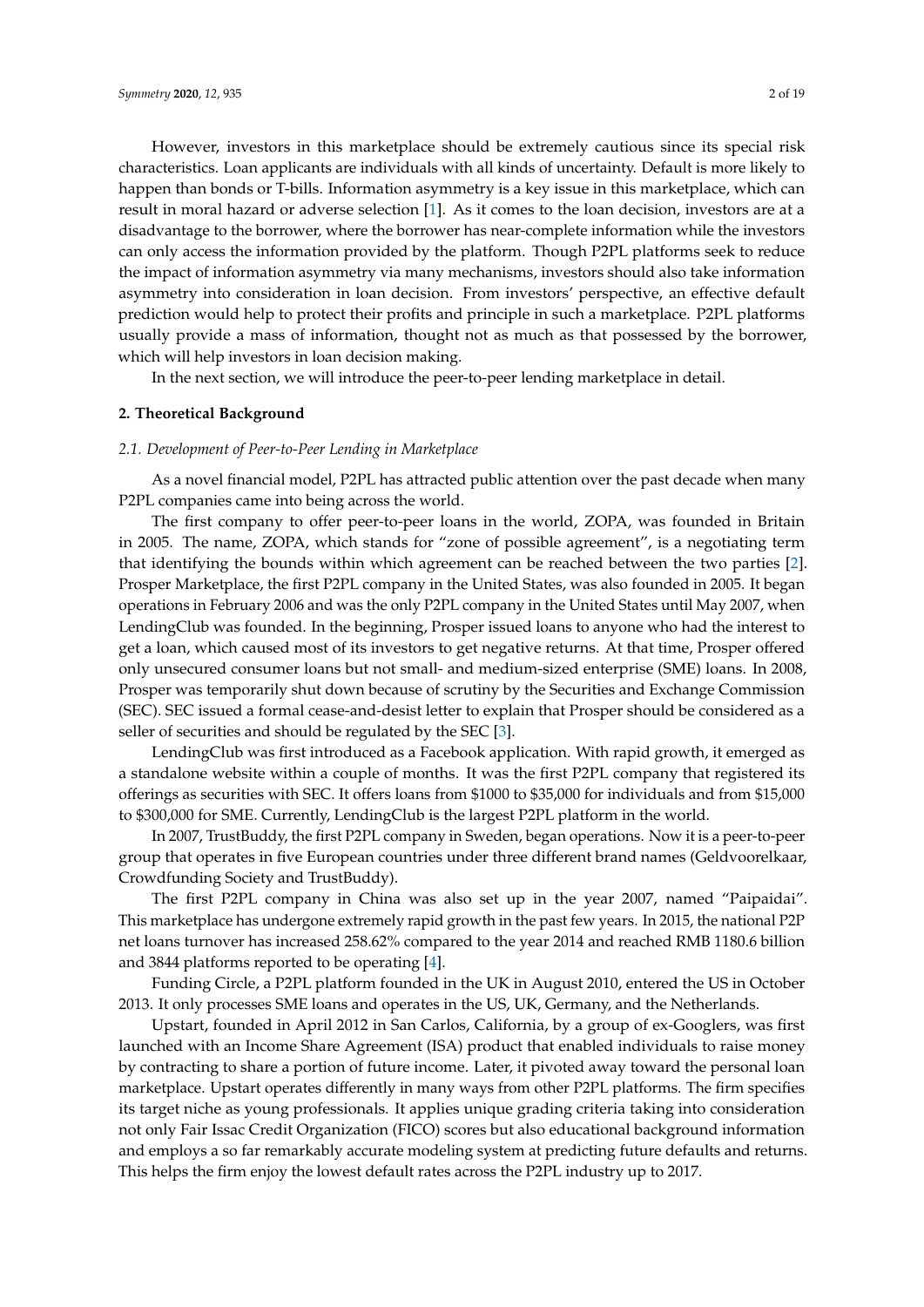Some other countries also opened up P2PL industry in recent years, such as Australia, India, Israel, Canada, and Brazil.

## *2.2. Literature Review*

Although P2PL is a relatively young field of research, it has been extensively studied in the past decade. Since the first P2PL platform ZOPA launched, research on this new lending pattern gains increasing attention. Wang et al. [\[5\]](#page-17-4) provide an overview of the concepts and discussed some different P2PL marketplace models in detail. Prosper and LendingClub gave great impetus to research on P2PL by giving full public access to their data. Traditional research work on P2PL mainly focused on funding success, that is, looking for the features with which loan applicants are more likely to succeed, such as [\[6](#page-17-5)[,7\]](#page-17-6). Among a variety of research topics on P2PL, default prediction has always been in the spotlight since its significance for borrowers. Ajay et al. [\[8\]](#page-17-7) propose a credit scoring model to perform default prediction based on artificial neural networks. They are also aiming to reduce the risk of investment failure. The numerical results show a 64.47% of the non-default loans and 74.75% of the default loans are correctly classified for training data while 62.70% of the non-default loans and 74.38% of the default loans are correctly classified for testing data. Jiang et al. [\[9\]](#page-17-8) apply a tex analysis method and latent Dirichlet allocation (LDA) model to extract soft information from text to be combined with hard information. Then they present a prediction model based on a two-stage feature selection method. Kim and Cho [\[10\]](#page-17-9) consider an ensemble semi-supervised learning method taking into account both labeled data and unlabeled data.

Other research mainly includes investment strategy designation, the role of P2PL in financial market, information asymmetry, interest rate, etc., to name a few [\[11](#page-17-10)[–15\]](#page-17-11).

#### *2.3. Peer-to-Peer Lending Process*

For a potential borrower, the first step is to submit an application to a P2PL platform, which usually contains the information about the borrower and the loan he would like to apply for, such as loan amount, annual income, and Social Security Number (SSN).

After receiving the application, the platform will access the status of the potential borrower with its own system taking into account information provided by the applicant and also the information obtained through the applicant's SSN, such as Fair Issac Credit Organization (FICO) score, debt-to-income (DTI) ratio, and other credit information. Based on this information, the platform decides whether to approve the loan. This process is usually called loan application processing. Different platforms may differ in loan application processing scheme and also in the way to set the interest rate.

Once a loan is approved by the platform, detailed information about the loan and the applicant will go public online. Potential investors have a period of time to review the loan information and make the decision to invest or not. A loan is issued if it collects enough funding within this period of time; otherwise, the loan is dismissed and the money collected will go back to investors' accounts.

After the loan is issued, the borrower gets the money collected and makes monthly payment to repay. The platform charges a scheduled rate of fee for service.

Although platforms tried to provide qualified loans with complex loan application processing systems, investors may get negative returns at the maturity of the loan due to the investment risks involved in P2PL.

### *2.4. Investment Risk of Peer-to-Peer Lending*

Investment in P2PL may face many types of risks, just as other financial instruments do, including but not limited to: default risk, bankruptcy risk, regulatory risk, interest rate risk, prepayment risk, and liquidity risk.

The main risk in P2PL is default risk, which related to the loans selected to invest, i.e., investors' investment strategies will affect the default risk exposure of a portfolio to a great extent. Other types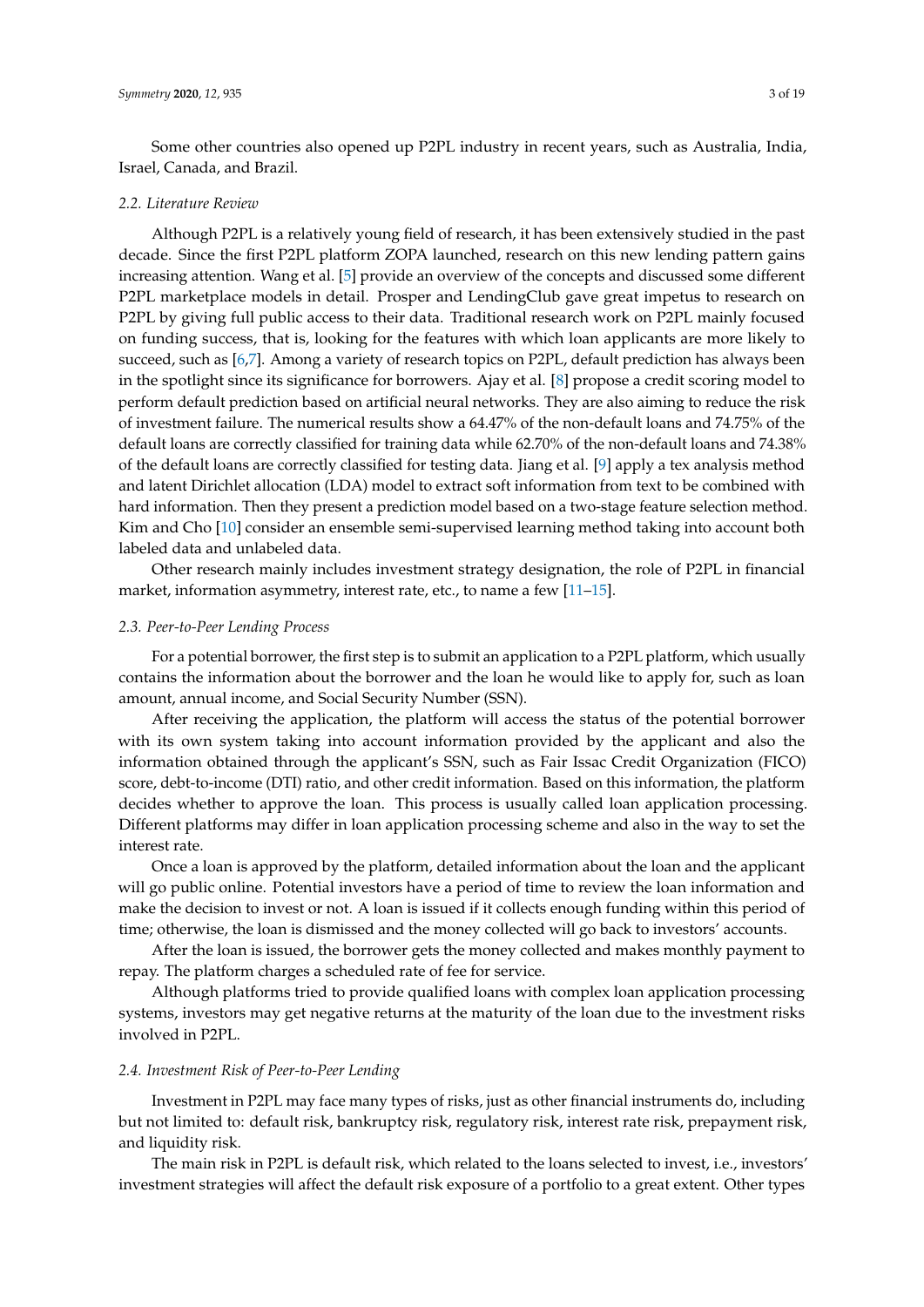## 2.4.1. Default Risk

Default risk is the chance that borrowers may be unable to repay their loans entirely or partially, and it is the main risk that investors in P2PL will encounter. Many works have investigated into default prediction, see [\[16\]](#page-17-12), including default prediction in P2PL [\[17–](#page-17-13)[19\]](#page-17-14). However, these works depend on meta-level phone usage data, which is not available for general investors.

### 2.4.2. Bankruptcy Risk of P2PL Platform

Investors of P2PL may face the risk that platforms shut down, especially when the P2PL industry goes crazy. For example, in 2011, Quakle, a UK P2PL company closed down with a nearly 100% default rate due to the unsuccessful attempt to measure borrowers' creditworthiness. This type of risk is closely related to default risk. We could go further and say bankruptcy risk of P2PL platforms mainly caused by borrows default.

However, this type of risk is fairly low in the current stable economic environment. With the improving regulatory enforcement, choosing a legal compliance P2PL platform could help to reduce the bankruptcy risk of the platform to a negligible level.

# 2.4.3. Regulatory Risk

Regulatory risk is the risk that a change in regulations or laws which will materially impact the whole industry. Generally, events which involve regulatory risk occur in the early years of market establishment, when the market is premature or when notable events happen. LendingClub temporarily shut down lending operations from April 2008 to October 2008 and Prosper did not offer investment opportunity from October 2008 to July 2009. Both platforms were preparing to file the registration statement with the SEC [\[20\]](#page-17-15). In China, at least 246 P2PL platforms were shut down during the first half of 2016 since tightening of regulation according to a report by cnr.cn.

However, most of the time, regulatory risk is unpredictable and uncontrollable. Fortunately, it is unlikely to happen when the market is in normal operation.

# 2.4.4. Interest Rate Risk

Interest rate risk is the risk that arises for fixed income securities owners from interest rates fluctuation. As reported by SEC, all bonds are subject to interest rate risk, even if they are insured or government guaranteed. This type of risk is mainly affected by the overall economic climate and maturity of the security. That is, securities in the same market and with the same maturity face similar interest rate risk. Loans on one platform in P2PL are of this kind of situation.

## 2.4.5. Prepayment Risk

Platforms usually allow extra payments and full prepayment. These payments could be made any time and would be applied directly to the borrower's principal balance. It would decrease the total cost of the loan by reducing the principal balance and the total interest that borrowers pay on this amount. That is, for investors, prepayment would reduce the return lower than a prospective return.

## 2.4.6. Liquidity Risk

Investors of P2PL would also face liquidity risk, which is the risk that stems from the lack of marketability. In the case of LendingClub, investors should be prepared to hold any note purchased through to its maturity. Even though there is a secondary market, Folio Investing, there is no guarantee that investors will find buyers for their notes. This type of risk is common in most bond markets.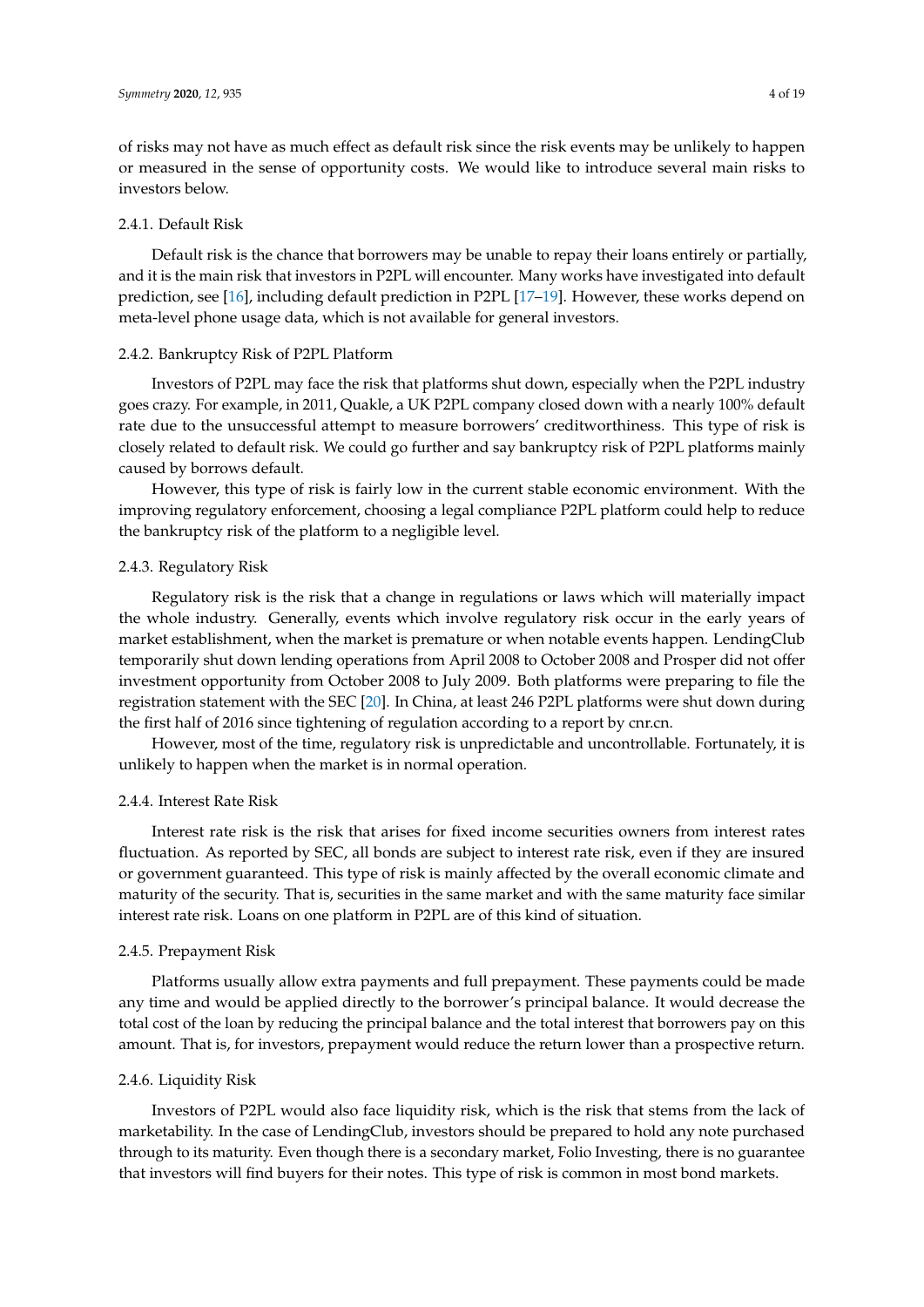Due to the risk characteristics involved, default events happen from time to time. This makes default prediction necessary for investors, especially for this marketplace has a high level of information asymmetry. From historical statistics, we can see that default loans are relatively few compared to loans successfully repaid. Taken default prediction as a binary classification problem would confront the problem of class imbalance. Meanwhile, overfitting is another problem since there are too many features in P2PL data, especially considering the introduction of dummy variables, while simply deleting some of them may cause loss of information. Additionally, different investors may have different risk preferences, which makes traditional classification models impracticable for every investor.

In this paper, from the investors' perspective, we develop an *L*1/2-regularized weighted logistic regression model for default prediction of P2PL loans. A penalty factor on the negative class is applied to deal with class imbalance. Additionally, by adjusting this parameter, investors can weigh the risk of losing principal and that of potential investment opportunities according to their own risk preferences. The introduction of  $L_{1/2}$  regularizer help to reduce the chance of overfitting. We also give out a proof of the convergence of Algorithm [1](#page-4-0) for this model. Finally, we test the performance of *L*1/2-regularized weighted logistic regression model by applying it to the data from LendingClub.

<span id="page-4-0"></span>**Algorithm 1** Xu's Algorithm

Set the initial value  $\tilde{\pmb \beta}^0=[1,1,\ldots,1]^\top\in{\bf R}^{m+1}$  and the tolerance  $\epsilon$ , where  $\epsilon>0$  is a small value much larger than machine precision. Let  $t = 0$ . **repeat**

Solve

$$
\tilde{\beta}^{t+1} = \arg\min \{w(\tilde{\beta}) + \frac{\lambda}{2} \sum_{i=1}^m \frac{1}{\sqrt{|\beta_i^t|}} |\beta_i| \}^1,
$$

 $\textbf{until } \|\tilde{\pmb{\beta}}^{t+1} - \tilde{\pmb{\beta}}^{t}\|_{\infty} < \epsilon.$ 

The rest of this paper is organized as follows. In Section [3,](#page-4-1) we establish the  $L_{1/2}$ -regularized weighted logistic regression model and explain its application in default prediction. We apply Algorithm 1 to solve this model, and we give out a proof of the convergence result. In Section [4,](#page-11-0) we explain the performance measure in use. We carry out numerical experiments with the data from LendingClub to test the performance in Section [5.](#page-12-0) Finally, we come to a conclusion in Section [6.](#page-16-0)

# <span id="page-4-1"></span>**3. Default Prediction by** *L***1/2 Regularized Weighted Logistic Regression**

Throughout the duration of a loan, there would be several types of loan statuses. Here, we only focus on the statuses possibly at the expiration.

For LendingClub, loans may take one of the following statuses (For more details of loan statuses on LendingClub, see [https://help.lendingclub.com/hc/en-us/articles/215488038-What](https://help.lendingclub.com/hc/en-us/articles/215488038-What-do-the-different-Note-statuses-mean-)[do-the-different-Note-statuses-mean-\)](https://help.lendingclub.com/hc/en-us/articles/215488038-What-do-the-different-Note-statuses-mean-) at its predetermined maturity date.

- Fully Paid: The loan has been fully repaid, either at the expiration of the 36- or 60-month term, or as a result of a prepayment.
- Current: The loan is up to date on all outstanding payment.
- In Grace Period: There will be a 15-day grace period if the loan past due.
- Late (16-30): The loan has not been current for 16 to 30 days.
- Late (31-120): The loan has not been current for 31 to 120 days.
- Default: The loan has past due for more than 121 days.
- Charged Off: The loan for which there is no longer a reasonable expectation of further payments. Upon Charge Off, the remaining principal balance of the note is deducted from the account balance.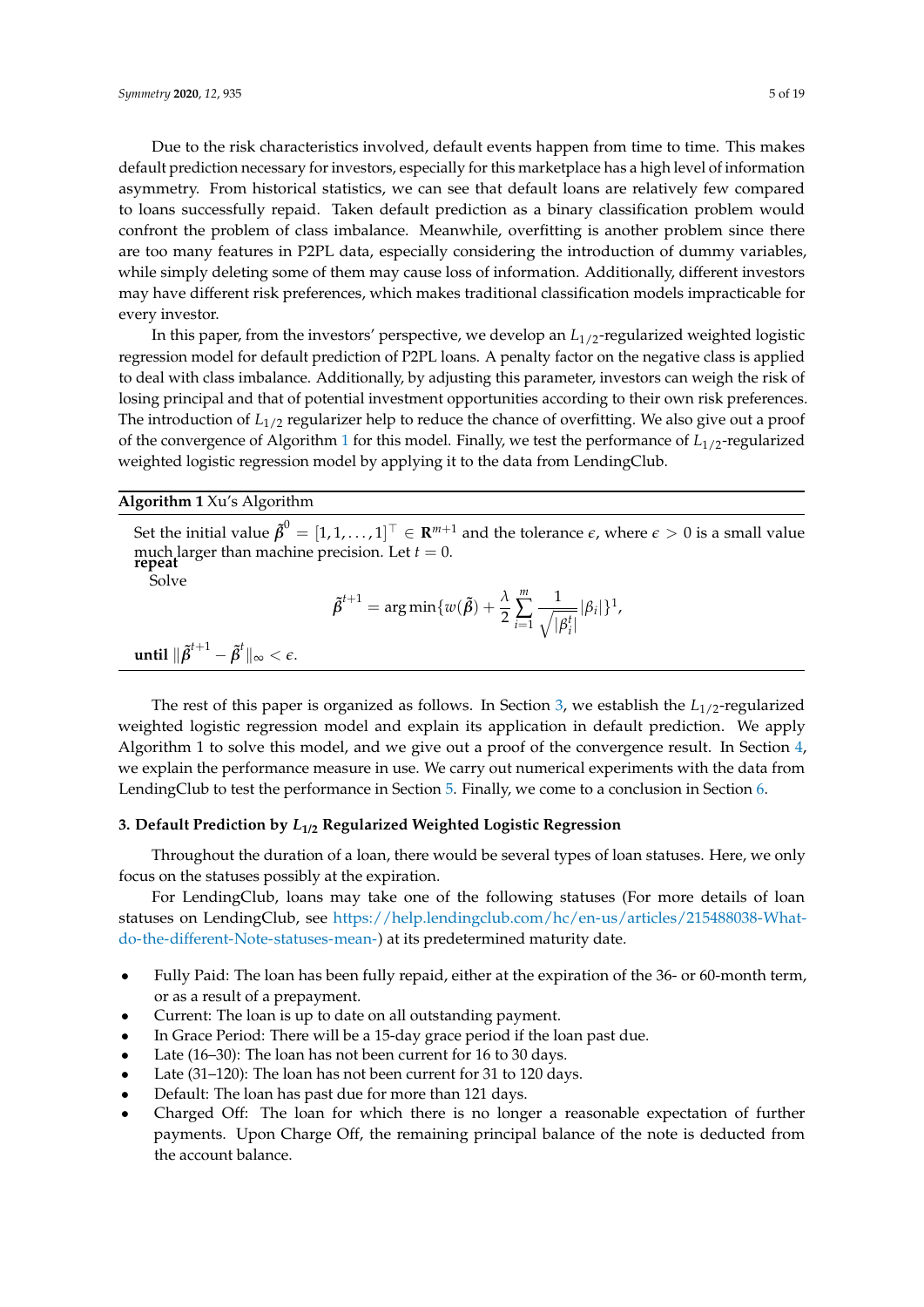Usually, the platform has a complicated loan applications processing scheme to determine whether to issue or reject a loan application. It helps to distinguish qualified loan applications from unqualified ones to a great extent. For example, up to the first quarter of 2019, LendingClub has issued about 2 million loans, while more than 30 million loans have been declined which account for 93.78% of total loan applications. However, among the issued loans, only about 0.96 million loans have been fully paid, and about 1.1 million are with the status "Current", which means the loan is up to date on all outstanding payment. There are still about 0.28 million loans not likely to be paid back with statuses "In Grace Period", "Late (16–30)", "Late (31–120)", "Default", or "Charged Off", which would lead to significant capital loss to investors. Detailed loan status statistics of the loans issued up to the first quarter of 2019 are shown in Table [1](#page-5-0) (Data are drawn from LendingClub, [https://www.lendingclub.com\)](https://www.lendingclub.com).

<span id="page-5-0"></span>

| Date               | B       | <b>Loan Status</b> |          |                        |              |               |                |                    |
|--------------------|---------|--------------------|----------|------------------------|--------------|---------------|----------------|--------------------|
|                    |         | <b>Fully Paid</b>  | Current  | <b>In Grace Period</b> | Late (16–30) | Late (31-120) | Default        | <b>Charged Off</b> |
| 2007-2011          | 42,536  | 36,104             | $\Omega$ | $\mathbf{0}$           | 0            | $\theta$      | 0              | 6431               |
| 2012-2013          | 188.181 | 156,882            | 1573     | 38                     | 26           | 63            | 3              | 29,596             |
| 2014               | 235,629 | 177,018            | 17,130   | 344                    | 166          | 549           | 25             | 40,397             |
| 2015               | 421,095 | 269,699            | 74,267   | 1514                   | 773          | 549           | 148            | 71,761             |
| 2016O1             | 133,887 | 57,828             | 52,660   | 863                    | 522          | 1688          | 68             | 20,258             |
| 2016O <sub>2</sub> | 97,854  | 38,441             | 42,841   | 899                    | 345          | 1410          | 66             | 13,852             |
| 2016O3             | 99,120  | 37,507             | 45,454   | 760                    | 497          | 1696          | 81             | 13,125             |
| 2016O4             | 103,546 | 35,528             | 53,924   | 948                    | 543          | 1948          | 93             | 10,562             |
| 2017O1             | 96.779  | 28,528             | 57,267   | 827                    | 494          | 1888          | 78             | 7697               |
| 2017Q2             | 105,451 | 25,806             | 68,711   | 1113                   | 606          | 2350          | 136            | 6729               |
| 2017O3             | 122,701 | 23,521             | 88,386   | 1387                   | 820          | 2933          | 127            | 5527               |
| 2017O4             | 118,648 | 17,082             | 94,116   | 1255                   | 678          | 2346          | 117            | 3054               |
| 2018O1             | 107,864 | 10.004             | 93,464   | 977                    | 581          | 1707          | 73             | 1058               |
| 2018O <sub>2</sub> | 130,772 | 6601               | 120,933  | 1146                   | 546          | 1292          | 26             | 228                |
| 2018O <sub>3</sub> | 128,198 | 17,275             | 103,708  | 923                    | 483          | 2425          | 3              | 3377               |
| 2018O4             | 128,416 | 11,786             | 111,679  | 730                    | 525          | 2146          | $\overline{2}$ | 1544               |
| 2019Q1             | 115,679 | 6184               | 107,128  | 549                    | 355          | 1109          | 0              | 350                |

**Table 1.** Loan status statistics up to the 1st quarter of 2019.

We train the model with loans that already past the predetermined maturity, where "Current" means the borrower must have missed or been late for at least one payment. Throughout this paper, we take "Fully Paid" as one category and all the others as the other category, named "Not Fully Paid". As shown in Table [1,](#page-5-0) the datasets are highly imbalanced. Therefore, the default prediction turns into a binary classification problem with class imbalance. In this binary classification, we take the status of loans as the target variable, where 1 denotes Fully Paid and 0 denotes Not Fully Paid; while, the independent variables are chosen from features of loans accessible to investors. We will discuss the features in detail later in Section [5.1.](#page-12-1)

**Notation:** Suppose we have a sample of size *n*,

$$
S = \{(\mathbf{x}_1, y_1), (\mathbf{x}_2, y_2), \cdots, (\mathbf{x}_n, y_n)\} \subseteq \mathbb{R}^n \times \mathbb{Y},
$$

where  $\mathbf{x_i} = (x_{i1}, x_{i2}, \cdots, x_{im})^\top$  and  $n, m \in \mathbb{N}^+$ . Here,  $x_{ij} \in \mathbb{R}$  represents the *j*th feather of the *i*th loan and  $y_i$  is the loan status of the *i*th loan taken from  $\mathbf{Y} = \{0, 1\}$ , where 0 represents Not Fully Paid (negative class) and 1 represents Fully Paid (positive class). Without loss of generality, we assume any two loans are independent. That is, if one borrower defaults, it is not likely to affect the probability of a default event of any other borrower.

## *3.1. Standard Logistic Regression*

Logistic regression is a machine learning algorithm borrowed from statistics. It is an important topic in both fields. Since *y* is the label, it is an indicator variable taking value from **Y** =  $\{0,1\}$ . Obviously,  $Prob(y = 1) = E[y]$ . Then, the conditional probability is the conditional expectation of the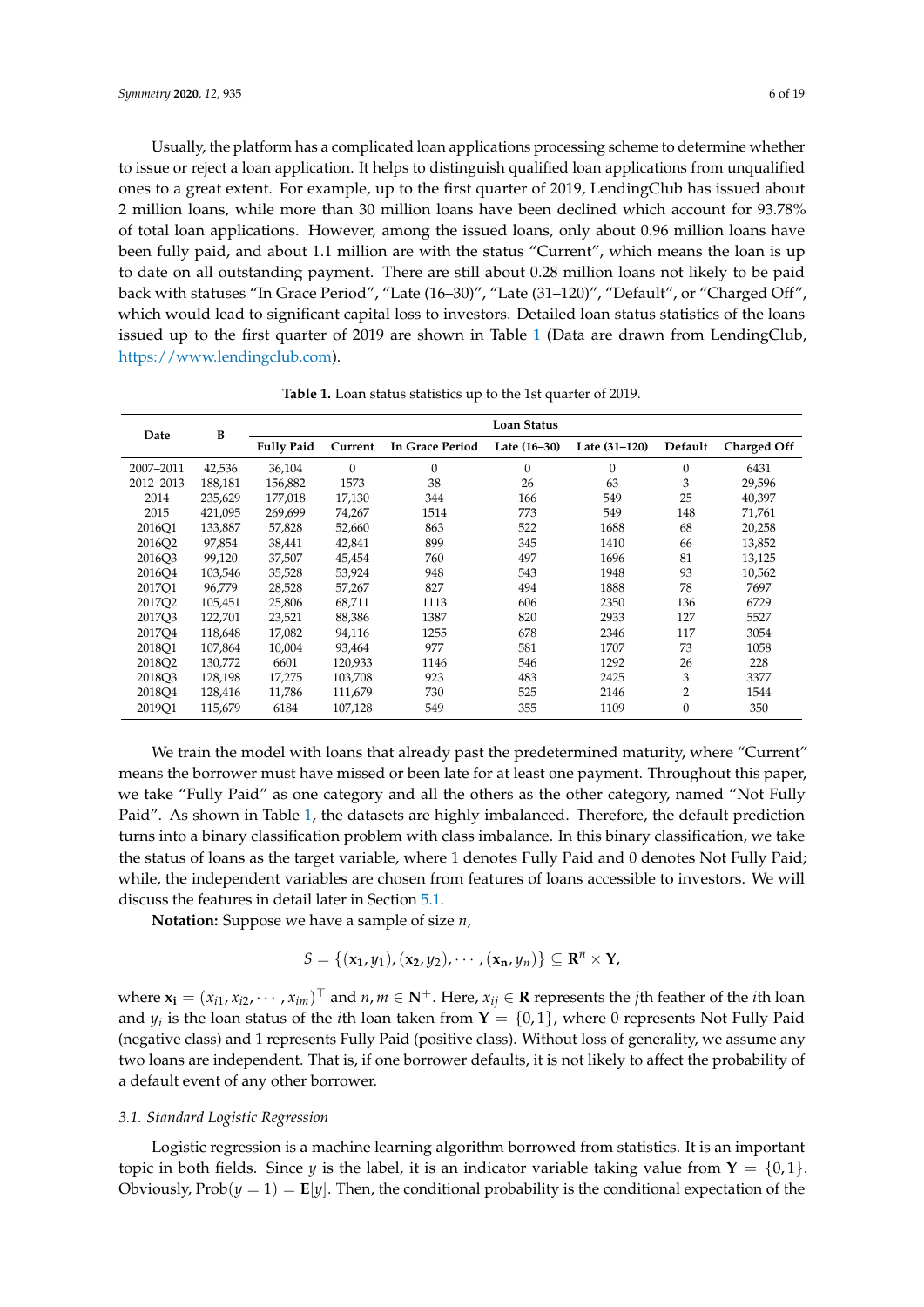indicator, i.e.,  $Prob(y = 1|X = x) = E[y|X = x]$ . Denote the *p*-value involved with some parameter  $\pmb{\beta}\in\mathbf{R}^m$  as  $p(\mathbf{x};\tilde{\pmb{\beta}})=\textrm{Prob}(y=1|X=\mathbf{x})$ , where  $\tilde{\pmb{\beta}}=[\beta_0,\pmb{\beta}^\top]^\top=(\beta_0,\beta_1,\cdots,\beta_m)^\top\in\mathbf{R}^{m+1}.$ 

From the independence of **x<sup>i</sup>** , we have

$$
\prod_{i=1}^{n} \operatorname{Prob}(y = y_i | X = \mathbf{x_i}) = \prod_{i=1}^{n} p(\mathbf{x_i}; \tilde{\boldsymbol{\beta}})^{y_i} (1 - p(\mathbf{x_i}; \tilde{\boldsymbol{\beta}}))^{1 - y_i}.
$$
\n(1)

In the standard logistic regression model, the conditional probability distribution of the label *y* given the feature vector **x** can be formed as

$$
Prob(y = 1|\mathbf{x}) = g(\tilde{\boldsymbol{\beta}}^{\top}\tilde{\mathbf{x}}) = \frac{1}{1 + exp(-\tilde{\boldsymbol{\beta}}^{\top}\tilde{\mathbf{x}})}
$$
(2)

and

$$
\begin{aligned} \text{Prob}(y=0|\mathbf{x}) &= 1 - g(\tilde{\boldsymbol{\beta}}^{\top}\tilde{\mathbf{x}}) \\ &= 1 - \frac{1}{1 + \exp(-\tilde{\boldsymbol{\beta}}^{\top}\tilde{\mathbf{x}})} \\ &= \frac{1}{1 + \exp(\tilde{\boldsymbol{\beta}}^{\top}\tilde{\mathbf{x}})}, \\ \text{Prob}(y=0|\mathbf{x}) &= 1 - g(\tilde{\boldsymbol{\beta}}^{\top}\tilde{\mathbf{x}}) \\ &= 1 - \frac{1}{1 + \exp(-\tilde{\boldsymbol{\beta}}^{\top}\tilde{\mathbf{x}})} \\ &= \frac{1}{1 + \exp(\tilde{\boldsymbol{\beta}}^{\top}\tilde{\mathbf{x}})}, \end{aligned} \tag{4}
$$

where  $\tilde{\mathbf{x}} = [1, \mathbf{x}^\top]^\top \in \mathbb{R}^{m+1}$ . Here,  $g(z)$  is the logistic function (also known as sigmoid function) defined as

$$
g(z) = \frac{1}{1 + \exp(-z)}.\tag{5}
$$

The standard logistic regression model can be built by minimizing the negative log-likelihood  $(NLL) f(\tilde{\boldsymbol{\beta}})$ ,

$$
\min_{\tilde{\beta} \in \mathbf{R}^{\mathbf{m}+1}} f(\tilde{\beta}) = -\sum_{i=1}^{n} [y_i \log(p(\mathbf{x}_i; \tilde{\beta})) + (1 - y_i) \log(1 - p(\mathbf{x}_i; \tilde{\beta}))]. \tag{6}
$$

## *3.2. Weighted Logistic Regression*

In loan default prediction, the Type I error (also known as False Positive), which happens when a classifier incorrectly classifies a Not Fully Paid loan as a Fully Paid loan, is more serious than the Type II error (also known as False Negative), which is the misclassification of a Fully Paid loan as a Not Fully Paid loan. That is because the Type I error will lead to real loss of capital and it is what we want to avoid at all cost; while the Type II error means loss of potential investment opportunities, which is not as dangerous as the Type I error. Thus, we are more reluctant to accept Type I errors.

Since for a given sample size, the probability of making a Type I error and that of making a Type II error cannot be reduced simultaneously, we need to judge and weight Type I and Type II errors.

Tsai, Ramiah, and Singh state that precision is a more suitable statistical measure of performance in this situation and introduce a penalty factor *θ* into log-likelihood [\[21\]](#page-17-16) as,

$$
\min_{\tilde{\beta} \in \mathbb{R}^{m+1}} w(\tilde{\beta}) = -\sum_{i=1}^{n} [y_i \log(p(\mathbf{x}_i; \tilde{\beta})) + \theta(1 - y_i) \log(1 - p(\mathbf{x}_i; \tilde{\beta}))],
$$
\n(7)

where,  $\theta > 1$  is a penalty factor (weight) on the negative class.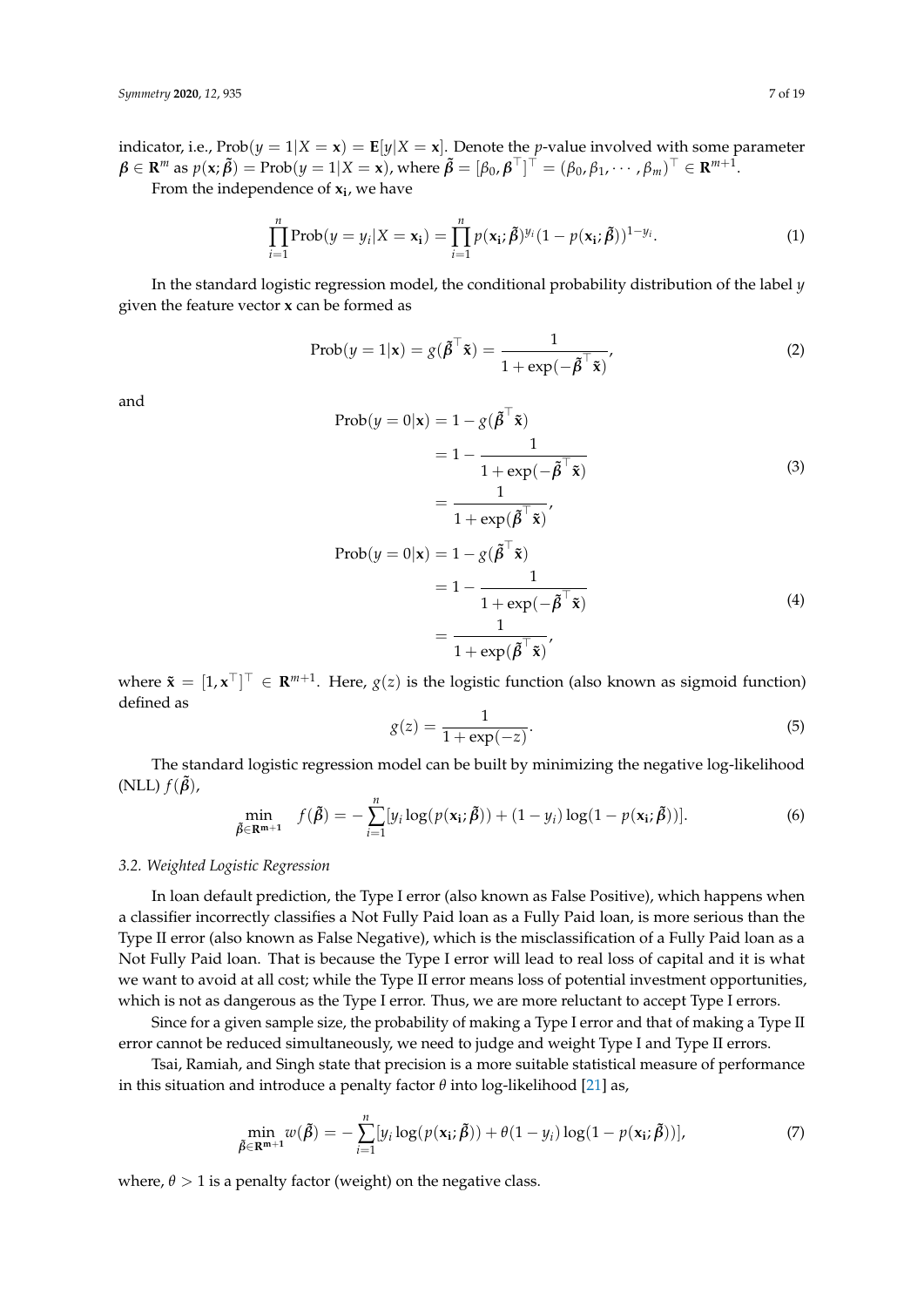Obviously, for a given sample size, a high *θ* will decrease the probability of a Type I error, even if meanwhile it will increase the probability of a Type II error. This modification could yield higher precision at the cost of recall and prediction accuracy. Their numerical experiments on the data of LendingClub also suggest that for this problem weighted Logistic Regression outperforms LibSVM, Naïve Bayes, and Random Forest.

# *3.3. L*1/2 *Regularized Weighted Logistic Regression*

Since classical logistic regression may cause over-fitting when the sample size is not large enough compared to the dimension of features [\[22\]](#page-17-17), i.e.,  $n \gg m$  does not hold. The introduction of a penalty factor on the negative class can cope with the problem of data imbalance but cannot alleviate the problem of over-fitting.

Let us consider some techniques, such as  $L_p$  regularization, which is one of several useful techniques to overcome this weakness [\[23\]](#page-18-0) taking the form,

$$
\min_{\tilde{\beta}\in\mathbb{R}^{m+1}}\{l(\tilde{\beta})+\lambda\|\beta\|_{p}^{p}\},\tag{8}
$$

where  $l(\cdot)$  is a loss function;  $\|\boldsymbol{\beta}\|_p = (\sum_{i=1}^m |\beta_i|^p)^{1/p}$  denotes the  $L_p$  quasi-norm. Here,  $\lambda > 0$  is the regularization parameter used to weight between the loss function  $l(\tilde{\beta})$  and the regularization term  $\|\boldsymbol{\beta}\|_p^p$ .

Zongben et al. [\[22\]](#page-17-17) introduce an *L*1/2 regularizer since it can be solved easier than *L*<sup>0</sup> regularizer, which yields the most sparse solutions but faces the problem of combinatory optimization. Meanwhile, *L*1/2 regularizer is more sparse and stable than the *L*<sup>1</sup> regularizer which often yields solutions less sparse than *L*<sup>0</sup> regularizer and is inefficient when the error follows a fat tail distribution. Moreover, Xu shows the unbiasedness and Oracle properties, and presents an iteration algorithm to solve the *L*1/2 regularizer.

Hence, by taking advantages of  $L_{1/2}$  regularizer, our objective is

$$
\min_{\tilde{\beta} \in \mathbf{R}^{m+1}} \{ w(\tilde{\beta}) + \lambda \| \beta \|_{1/2}^{1/2} \}.
$$
\n(9)

Zongben et al. [\[22\]](#page-17-17) also present an iteration algorithm which transforms the solution of the *L*<sub>1/2</sub> regularizer into a series of convex weighted Lasso. Here, we apply this algorithm to solve the default prediction by a modification of the termination criterion. However, we use  $\frac{1}{2} \sum_{i=1}^{m} \frac{1}{\sqrt{n}}$  $\frac{1}{|\beta_i^t|} |\beta_i|$  to approximate the *L*<sub>1/2</sub> regularizer instead of  $\sum_{i=1}^{m} \frac{1}{\sqrt{n}}$  $\frac{1}{|\beta_i^t|} |\beta_i|$  which would help to correct the proof in their work.

In order to avoid the error of  $\frac{1}{0}$ ,  $\frac{1}{\sqrt{1}}$  $\frac{1}{|\beta_i^t|}$  has been replaced by  $\frac{1}{\sqrt{|\beta_i^t|}}$  $\frac{1}{|\beta_i^t|+\sigma}$ , where  $\sigma\geq 0$  is an arbitrary small number.

In the iterative process, some of  $\beta_i^t$ ,  $t \geq 1$ ,  $i = 1, \cdots, m$  may become zero.

**Theorem 1.** *Given*  $\theta \ge 0$ ,  $\tilde{\beta}^{t+1} = \arg \min \{ h(\tilde{\beta}) := w(\tilde{\beta}) + \frac{\lambda}{2} \sum_{i=1}^{m} \frac{1}{\sqrt{n}} \}$  $\frac{1}{|\beta_i^t|} |\beta_i|$ } *converges to the set of stationary points of h\** ( $\tilde{\boldsymbol{\beta}}$ ) :=  $w(\tilde{\boldsymbol{\beta}}) + \lambda ||\boldsymbol{\beta}||_{1/2}^{1/2}$ .

**Proof.** From the definition of *p*,

$$
p(\mathbf{x}_i; \tilde{\boldsymbol{\beta}}) = \frac{1}{1 + \exp(-\tilde{\boldsymbol{\beta}}^\top \tilde{\mathbf{x}}_i)},
$$

we have

$$
w(\tilde{\boldsymbol{\beta}}) = \sum_{i=1}^n [\theta(1-y_i)\tilde{\boldsymbol{\beta}}^\top \tilde{\mathbf{x}}_i + (\theta + (1-\theta)y_i)\log(1+\exp(-\tilde{\boldsymbol{\beta}}^\top \tilde{\mathbf{x}}_i))].
$$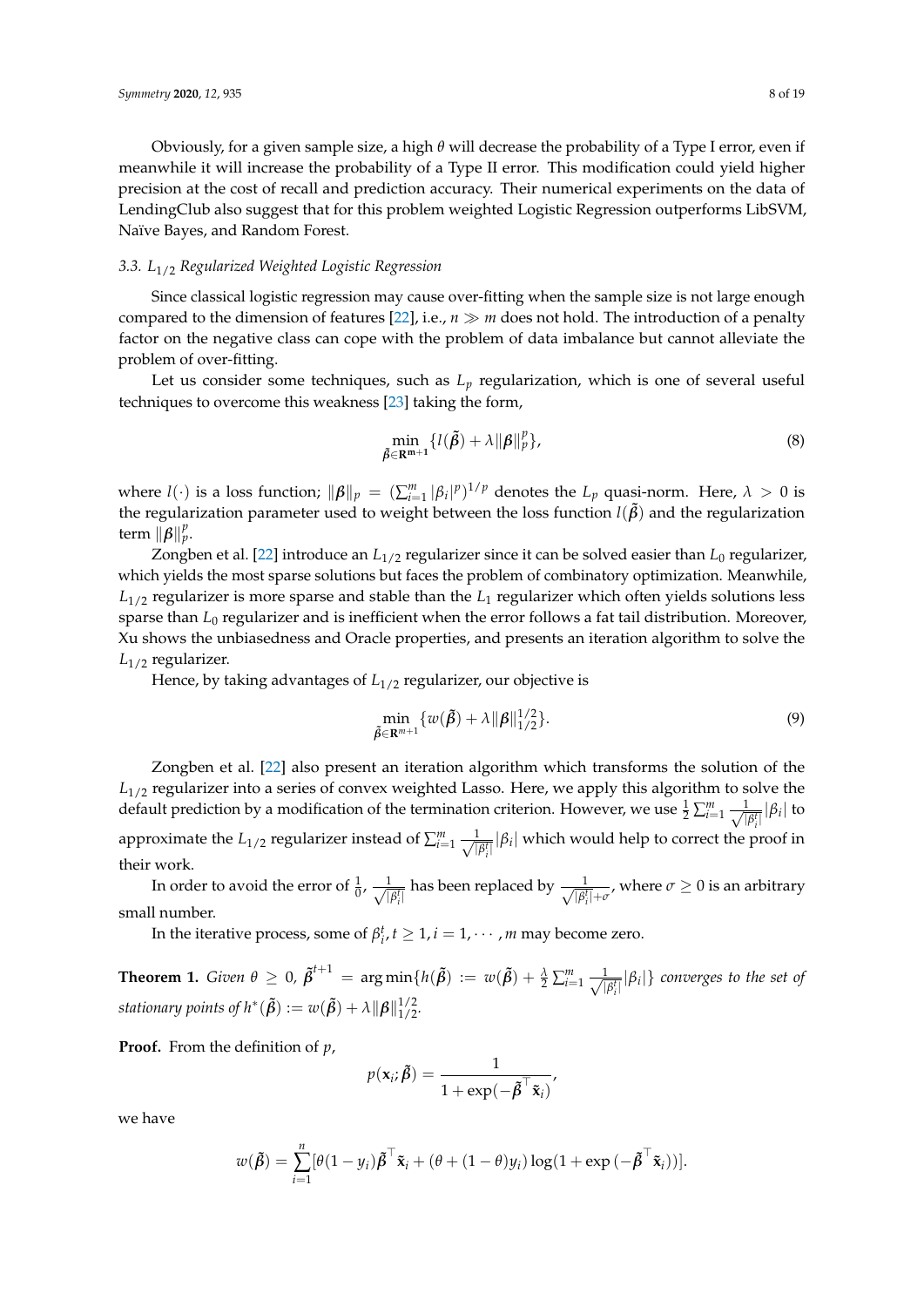Then, the gradient and Hessian matrix of the function  $w(\tilde{\beta})$  are as below,

$$
\nabla w(\tilde{\boldsymbol{\beta}}) = \sum_{i=1}^n [\theta(1-y_i)\tilde{\mathbf{x}}_i - (\theta + (1-\theta)y_i)\frac{1}{1+\exp(\tilde{\boldsymbol{\beta}}^\top \tilde{\mathbf{x}}_i)},
$$

and

$$
\nabla^2 w(\tilde{\boldsymbol{\beta}}) = (\theta + (1 - \theta)y_i) \frac{\exp(\tilde{\boldsymbol{\beta}}^\top \tilde{\mathbf{x}}_i)}{(1 + \exp(\tilde{\boldsymbol{\beta}}^\top \tilde{\mathbf{x}}_i))^2} \tilde{\mathbf{x}}_i \tilde{\mathbf{x}}_i^\top.
$$

Since  $\theta \ge 0$ , we have  $\nabla^2 w(\tilde{\beta}) \succeq 0$ . That is,  $\nabla^2 w(\tilde{\beta})$  is positive semi-definite. Now, we define a function  $\hat{w}(\cdot, \cdot)$  associated with  $w(\cdot)$  as,

$$
\hat{w}(\tilde{\beta}^+, \tilde{\beta}^-) = \sum_{i=1}^n [\theta(1-y_i)(\tilde{\beta}^+ - \tilde{\beta}^-)^\top \tilde{\mathbf{x}}_i + (\theta + (1-\theta)y_i) \log(1 + \exp(-(\tilde{\beta}^+ - \tilde{\beta}^-)^\top \tilde{\mathbf{x}}_i))],
$$

where,  $\pmb{\beta}^+=\max(\pmb{\beta},0)$  and  $\pmb{\beta}^-=-\min(\pmb{\beta},0)$ , are the positive part and negative part of  $\pmb{\beta}$ , respectively. Obviously, it holds,  $\pmb{\beta} = \pmb{\beta}^+ - \pmb{\beta}^-$  ,  $|\pmb{\beta}| = \pmb{\beta}^+ + \pmb{\beta}^-$  , and

$$
\hat{w}(\tilde{\beta}^+, \tilde{\beta}^+) = w(\tilde{\beta}).\tag{10}
$$

Similarly, we have the gradient and Hessian matrix of  $\hat{w}(\cdot, \cdot)$  as,

$$
\nabla \hat{w}(\tilde{\beta}^+, \tilde{\beta}^-) = \begin{bmatrix} \nabla w(\tilde{\beta}) \\ -\nabla w(\tilde{\beta}) \end{bmatrix},
$$

and

$$
\nabla^2 \hat{w}(\tilde{\beta}^+, \tilde{\beta}^-) = \begin{bmatrix} \nabla^2 w(\tilde{\beta}) & -\nabla^2 w(\tilde{\beta}) \\ -\nabla^2 w(\tilde{\beta}) & \nabla^2 w(\tilde{\beta}) \end{bmatrix}.
$$

From the positive definiteness of  $\nabla^2w(\tilde{\pmb\beta})$ , we have  $\nabla^2\hat w(\tilde{\pmb\beta}^+,\tilde{\pmb\beta}^-)\succeq 0.$  Thus, the function  $\hat w(\cdot,\cdot)$ is convex in  $(\tilde{\beta}^+, \tilde{\beta}^+)$ , i.e.,

<span id="page-8-0"></span>
$$
\hat{w}(\tilde{\beta}^+, \tilde{\beta}^-) \ge \hat{w}((\tilde{\beta}^-, \tilde{\beta}^+) + \nabla \hat{w}(\tilde{\beta}^{(t+1)+}, \tilde{\beta}^{(t+1)-})^\top \left(\begin{matrix} \tilde{\beta}^{t+} - \tilde{\beta}^{(t+1)+} \\ \tilde{\beta}^{t-} - \tilde{\beta}^{(t+1)-} \end{matrix}\right). \tag{11}
$$

Denote  $h(\tilde{\beta}) = w(\tilde{\beta}) + \frac{\lambda}{2}r(\beta)$  and  $h^*(\tilde{\beta}) = w(\tilde{\beta}) + \lambda r^*(\beta)$ , where  $r(\beta) = \sum_{i=1}^m \frac{1}{\sqrt{n}}$  $\frac{1}{|\beta_i^t|} |\beta_i|$  and *i*  $r^*(\beta) = ||\beta||_{1/2}^{1/2} = \sum_{i=1}^m |\beta_i|^{1/2}$ . Similarly, we define functions  $\hat{r}(\cdot,\cdot)$  associated with  $r(\cdot)$  and  $\hat{r}^*(\cdot,\cdot)$ associated with  $r^*(\cdot)$  as,

$$
\hat{r}(\beta^+, \beta^-) = \sum_{i=1}^m \frac{1}{\sqrt{|\beta_i^t|}} (\beta_i^+ + \beta_i^-), \tag{12}
$$

and

<span id="page-8-1"></span>
$$
\hat{r}^*(\beta^+, \beta^-) = \sum_{i=0}^m (\beta_i^+ + \beta_i^-)^{1/2}.
$$
\n(13)

Clearly, we have,

<span id="page-8-2"></span>
$$
\hat{r}(\beta^+,\beta^-)=r(\beta),\tag{14}
$$

and

$$
\hat{r}^*(\beta^+, \beta^-) = r^*(\beta). \tag{15}
$$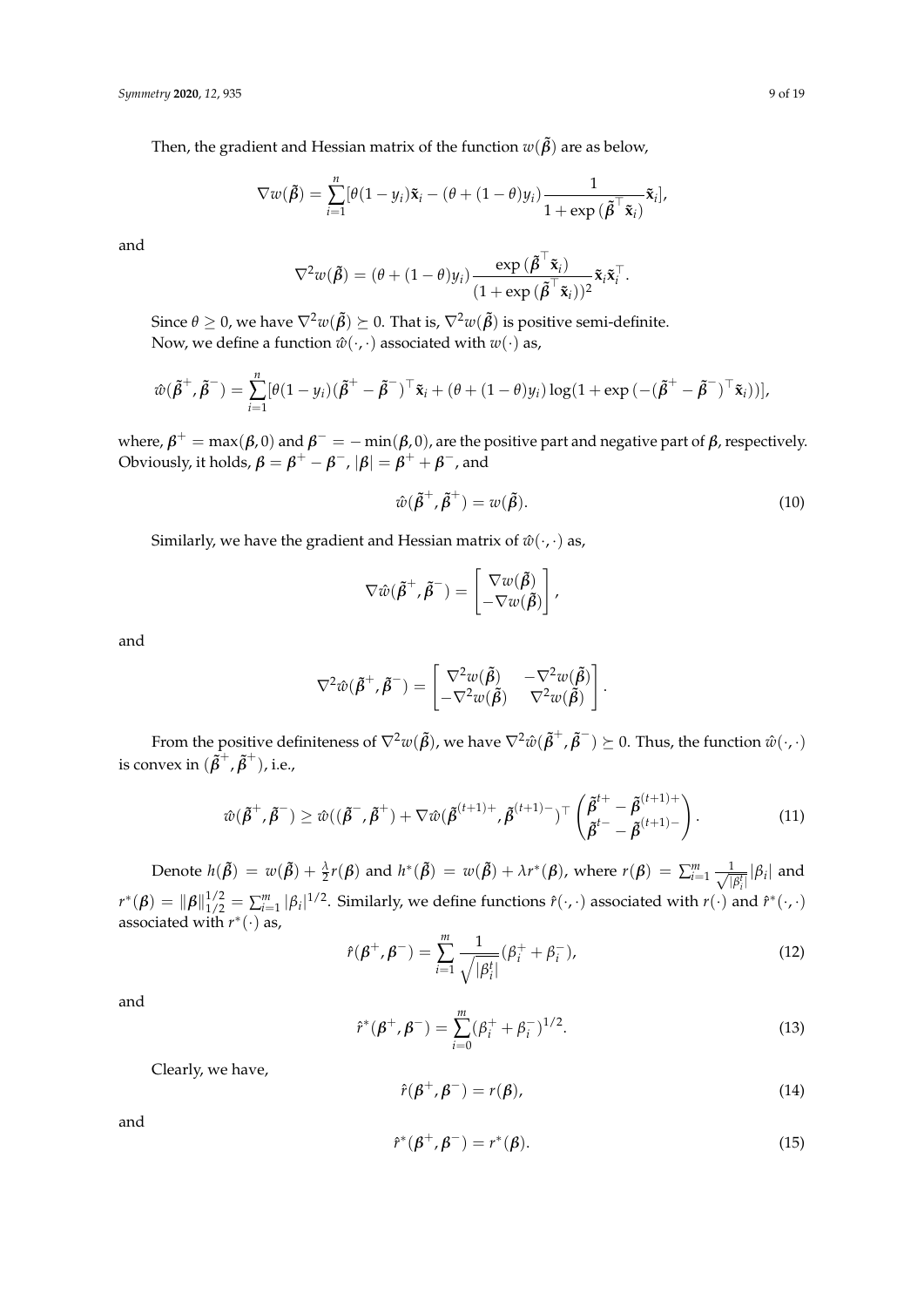Further, we define  $\hat{h}(\cdot,\cdot)$  associated with  $h(\cdot)$  and  $\hat{h}^*(\cdot,\cdot)$  associated with  $h^*(\cdot)$  as,

$$
\hat{h}(\tilde{\beta}^+,\tilde{\beta}^-) = \hat{w}(\tilde{\beta}^+,\tilde{\beta}^-) + \frac{\lambda}{2}\hat{r}(\beta^+,\beta^-),\tag{16}
$$

$$
\hat{h}^*(\tilde{\beta}^+, \tilde{\beta}^-) = \hat{w}(\tilde{\beta}^+, \tilde{\beta}^-) + \lambda \hat{r}^*(\beta^+, \beta^-). \tag{17}
$$

Thus, it holds

$$
\hat{h}(\tilde{\beta}^+, \tilde{\beta}^-) = h(\tilde{\beta}),\tag{18}
$$

and

$$
\hat{h}^*(\tilde{\beta}^+, \tilde{\beta}^-) = h^*(\tilde{\beta}).\tag{19}
$$

Hence,

$$
\tilde{\beta}^{t+1} = \arg\min h(\tilde{\beta}) = \arg\min \{ w(\tilde{\beta}) + \frac{\lambda}{2} r(\beta) \}. \tag{20}
$$

$$
(\tilde{\beta}^{(t+1)+}, \tilde{\beta}^{(t+1)-}) = \arg\min \hat{h}(\tilde{\beta}^+, \tilde{\beta}^-)
$$
  
= 
$$
\arg\min{\{\hat{w}(\tilde{\beta}^+, \tilde{\beta}^-) + \frac{\lambda}{2}\hat{r}(\beta^+, \beta^-)\}}.
$$
 (21)

From the optimality condition of  $(\tilde{\pmb{\beta}}^{(t+1)+}, \tilde{\pmb{\beta}}^{(t+1)-}),$  we have

<span id="page-9-0"></span>
$$
\nabla \hat{h}(\tilde{\beta}^{+}, \tilde{\beta}^{-})|_{(\tilde{\beta}^{(t+1)+}, \tilde{\beta}^{(t+1)-})}
$$
\n
$$
= \nabla \hat{w}(\tilde{\beta}^{(t+1)+}, \tilde{\beta}^{(t+1)-}) + \frac{\lambda}{2} \nabla \hat{r}(\beta^{(t+1)+}, \beta^{(t+1)-}) = 0.
$$
\n(22)

Thus, combining Equations [\(11\)](#page-8-0) and [\(22\)](#page-9-0), we have

<span id="page-9-2"></span>
$$
w(\tilde{\beta}^t) \ge w(\tilde{\beta}^{t+1}) + \frac{\lambda}{2} \nabla r(\beta^{t+1})^\top (\tilde{\beta}^{t+1} - \tilde{\beta}^t), \tag{23}
$$

and

$$
\hat{w}(\tilde{\beta}^{t+}, \tilde{\beta}^{t-}) \ge \hat{w}(\tilde{\beta}^{(t+1)+}, \tilde{\beta}^{(t+1)-}) + \frac{\lambda}{2} \nabla \hat{r}(\beta^{(t+1)+}, \beta^{(t+1)-})^{\top} \begin{pmatrix} \tilde{\beta}^{(t+1)+} - \tilde{\beta}^{t+} \\ \tilde{\beta}^{(t+1)-} - \tilde{\beta}^{t-} \end{pmatrix}.
$$
 (24)

In order to show the concavity of  $\hat{r}^*$  with respect to  $(\pmb{\beta}^+,\pmb{\beta}^-)$ , we can easily compute the gradient based on its definition in Equation [\(13\)](#page-8-1) as follows,

<span id="page-9-1"></span>
$$
\nabla \hat{r}^{*}(\boldsymbol{\beta}^{t+}, \boldsymbol{\beta}^{t-}) = \begin{pmatrix} \frac{1}{2} \cdot \frac{1}{\sqrt{\beta_{1}^{t+} + \beta_{1}^{t-}}} \\ \vdots \\ \frac{1}{2} \cdot \frac{1}{\sqrt{\beta_{m}^{t+} + \beta_{m}^{t-}}} \\ \frac{1}{2} \cdot \frac{1}{\sqrt{\beta_{1}^{t+} + \beta_{1}^{t-}}} \\ \vdots \\ \frac{1}{2} \cdot \frac{1}{\sqrt{\beta_{m}^{t+} + \beta_{m}^{t-}}} \end{pmatrix} \in \mathbf{R}^{2m}.
$$
 (25)

Since we know that,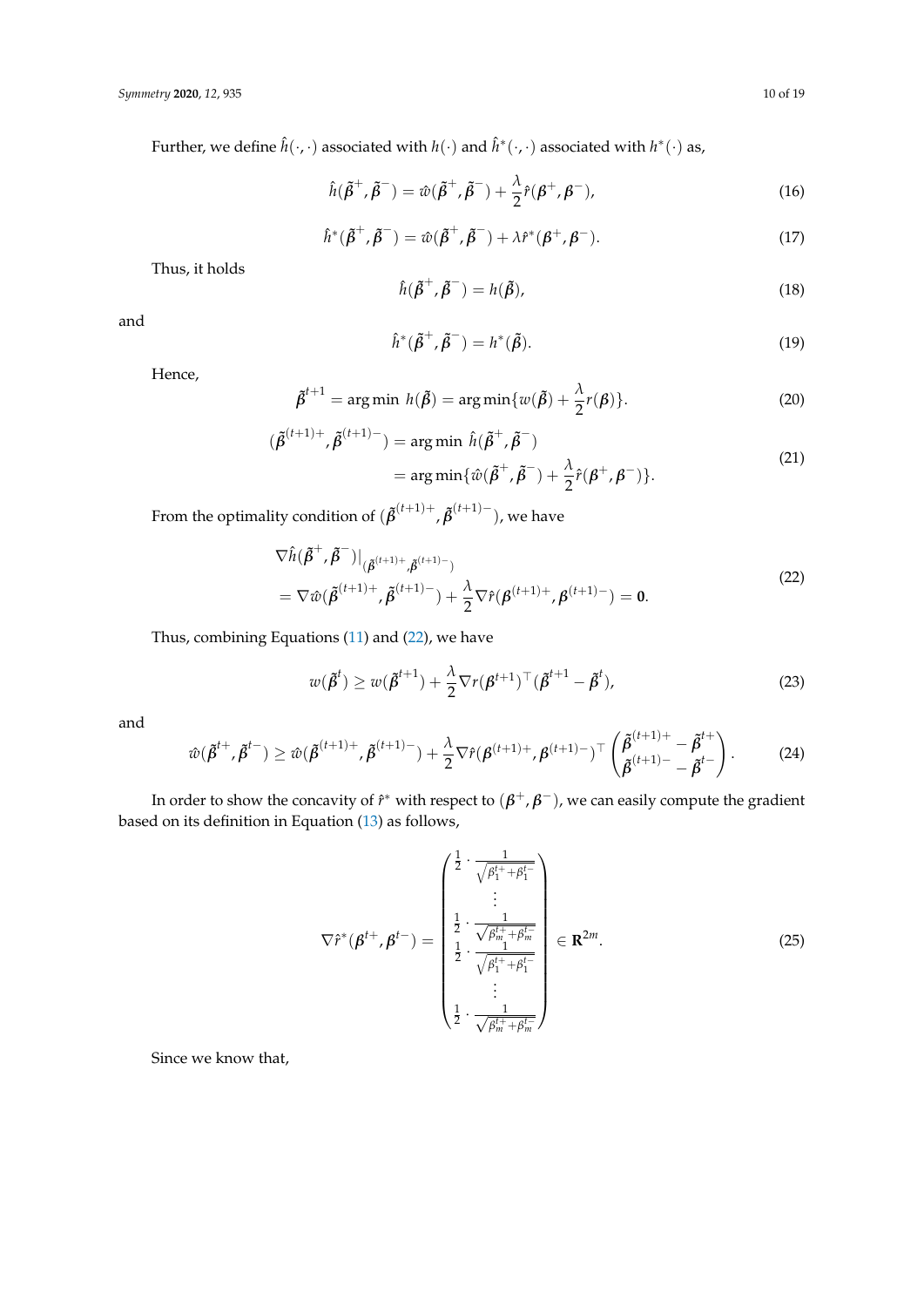$$
\frac{\partial^2 \hat{r}^*(\beta^+, \beta^-)}{(\partial \beta_i^+)^2} = \frac{\partial^2 \hat{r}^*(\beta^+, \beta^-)}{(\partial \beta_i^-)^2}
$$

$$
= \frac{\partial^2 \hat{r}^*(\beta^+, \beta^-)}{\partial \beta_i^+ \partial \beta_i^-}
$$

$$
= -\frac{1}{4}(\beta_i^+ + \beta_i^-)^{-\frac{3}{2}}
$$

$$
:= -\frac{a_i}{4},
$$
\n(26)

where,  $a_i = (\beta_i^+ + \beta_i^-)$  $\int_{i}^{-}$ ) $^{-\frac{3}{2}} \geq 0$ ,  $i = 1, \cdots, m$ . Then, the Hessian of  $\hat{r}^*$  is,

∇<sup>2</sup> *r*ˆ ∗ (*β* <sup>+</sup>, *β* <sup>−</sup>) = − *a*1 <sup>4</sup> − *a*1 4 . . . . . . − *am* <sup>4</sup> − *am* 4 − *a*1 <sup>4</sup> − *a*1 4 . . . . . . − *am* <sup>4</sup> − *am* 4 ∈ **R** <sup>2</sup>*m*×2*<sup>m</sup>* (27)

and  $\forall \mathbf{u} = (u_1, \dots, u_m)^\top, \mathbf{v} = (v_1, \dots, v_m)^\top \in \mathbb{R}^m$ ,

$$
(\mathbf{u}^\top, \mathbf{v}^\top) \nabla^2 \hat{r}^* (\boldsymbol{\beta}^+, \boldsymbol{\beta}^-) (\mathbf{u}^\top, \mathbf{v}^\top)^\top = -\frac{1}{4} \sum_{i=1}^m a_i (u_i + v_i)^2 \le 0.
$$
 (28)

Therefore,  $\hat{r}^*$  is concave with respect to  $(\beta^+, \beta^-)$ . It follows directly from the concavity of  $\hat{r}^*$  that

$$
\hat{r}^*(\beta^{(t+1)+},\beta^{(t+1)-}) \leq \hat{r}^*(\beta^{t+},\beta^{t-}) + \nabla \hat{r}^*(\beta^{t+},\beta^{t-})^\top \left(\frac{\beta^{(t+1)+}-\beta^{t+}}{\beta^{(t+1)-}-\beta^{t-}}\right),\tag{29}
$$

which, in view of Equations [\(14\)](#page-8-2) and [\(25\)](#page-9-1), implies that

<span id="page-10-0"></span>
$$
r^{*}(\beta^{t+1}) = r^{*}(\beta^{(t+1)+}, \beta^{(t+1)-})
$$
  
\n
$$
\leq r^{*}(\beta^{t+}, \beta^{t-}) + \sum_{i=1}^{m} \frac{(\beta_{i}^{(t+1)+} - \beta_{i}^{t+}) + (\beta_{i}^{(t+1)-} - \beta_{i}^{t-})}{2\sqrt{\beta_{i}^{t+} + \beta_{i}^{t-}}}
$$
  
\n
$$
= r^{*}(\beta^{t}) + \frac{1}{2} \sum_{i=1}^{m} \frac{|\beta_{i}^{t+1}| - |\beta_{i}^{t}|}{\sqrt{\beta_{i}^{t+} + \beta_{i}^{t-}}}
$$
  
\n
$$
\leq r^{*}(\beta^{t}) + \frac{1}{2} \sum_{i=1}^{m} \frac{|\beta_{i}^{t+1}| - \text{sign}(f_i^{t+1})f_i^{t}}{\sqrt{\beta_{i}^{t+} + \beta_{i}^{t-}}}
$$
  
\n
$$
= r^{*}(\beta^{t}) + \frac{1}{2} \begin{pmatrix} \frac{1}{\sqrt{|\beta_{i}^{t}|}} \text{sign}(f_i^{t+1}) \\ \vdots \\ \frac{1}{\sqrt{|\beta_{m}^{t}|}} \text{sign}(f_i^{t+1}) \\ \vdots \end{pmatrix}^{\top} \begin{pmatrix} \beta_{1}^{t+1} - \beta_{1}^{t} \\ \vdots \\ \beta_{m}^{t+1} - \beta_{m}^{t} \end{pmatrix}
$$
  
\n
$$
= r^{*}(\beta^{t}) + \frac{1}{2} \nabla r(\beta^{t+1})^{\top} (\beta^{t+1} - \beta^{t}).
$$

Multiplying *λ* on both sides of Equation [\(30\)](#page-10-0) and subtracting from Equation [\(23\)](#page-9-2), we have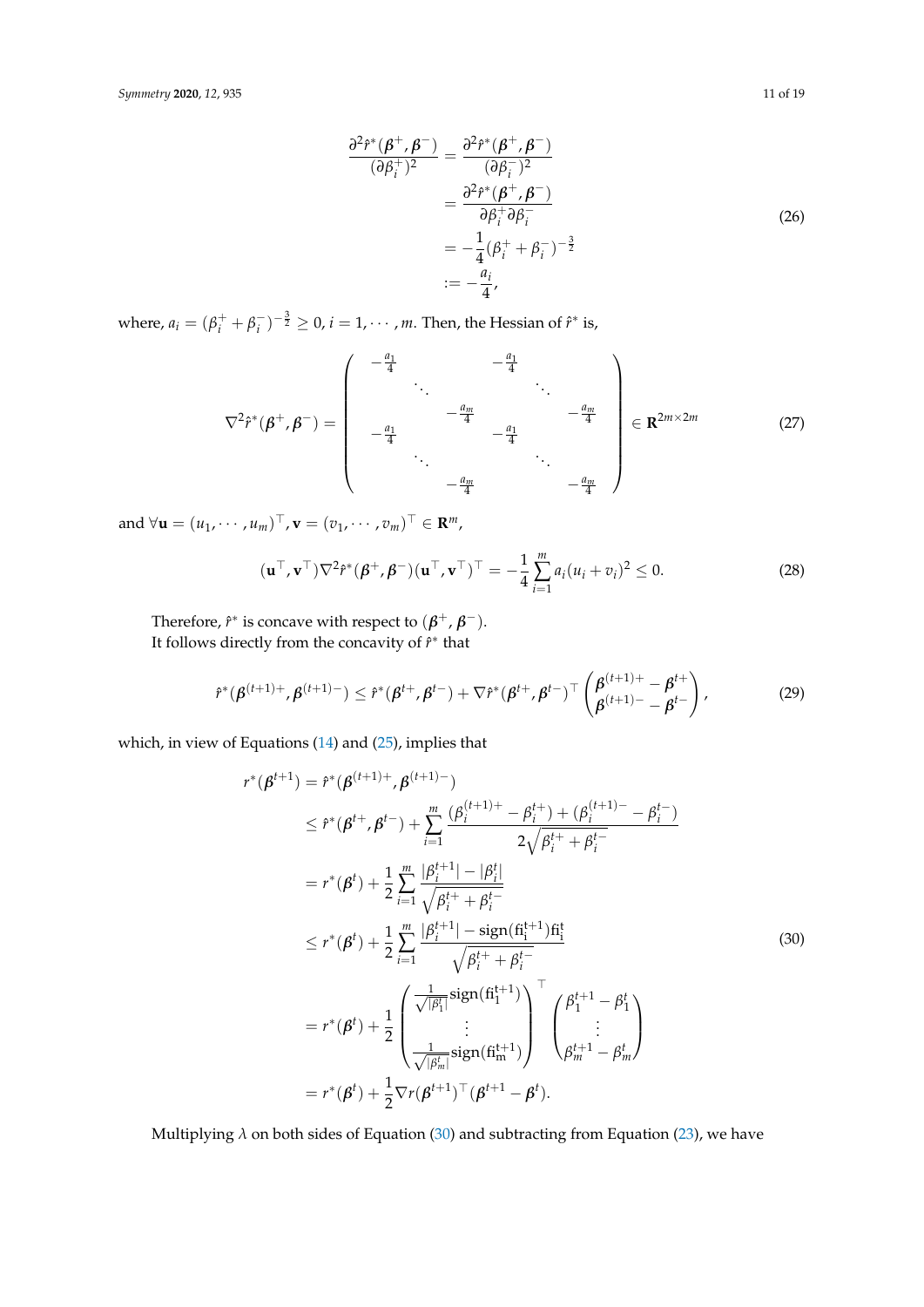$$
h^*(\tilde{\beta}^{t+1}) = w(\tilde{\beta}^{t+1}) + \lambda r^*(\beta^{t+1})
$$
  
\n
$$
\leq w(\tilde{\beta}^t) + \lambda r^*(\beta^t)
$$
  
\n
$$
= h^*(\tilde{\beta}^t).
$$
\n(31)

From the definition of  $h^*$ , we can see  $h^*(\tilde{\beta}) \geq 0$ ,  $\forall \tilde{\beta} \in \mathbf{R}^{m+1}$ . That is,  $h^*$  is monotonically decreasing function and bounded below. As stated in [\[22\]](#page-17-17), by the LaSalles Invariance Principle,  $\{\tilde{\pmb{\beta}}^t, t=0,1,2,\cdots\}$  converges to the set of stationary points of  $h^*(\tilde{\pmb{\beta}})$  as  $t\to\infty$ .

# <span id="page-11-0"></span>**4. Performance Measure: Accuracy, Precision, and Recall**

Since assessing the performance of a classifier is crucial in evaluating a classification model, we need to choose one or more proper performance measures.

<span id="page-11-1"></span>For binary classification, a confusion matrix is usually used [\[24\]](#page-18-1). It summarizes the classification performance of a classifier in four categories: true positive (TP), false positive (FP), false negative (FN), and true negative (TN), as shown in Table [2.](#page-11-1) TP and TN outcomes are those classified correctly while FP and FN represent Type I error and Type II error, respectively.

| Actual                           | Predicted                                 |                                           |  |  |  |
|----------------------------------|-------------------------------------------|-------------------------------------------|--|--|--|
|                                  | <b>Positive Class</b>                     | <b>Negative Class</b>                     |  |  |  |
| Positive class<br>Negative class | true positive (TP)<br>false positive (FP) | false negative (FN)<br>true negative (TN) |  |  |  |

**Table 2.** Confusion Matrix.

A variety of common evaluation metrics can be derived from the confusion matrix, such as:

$$
Accuracy = \frac{TP + TN}{TP + FP + TN + FN'},
$$
\n(32)

and

$$
Error Rate = \frac{FP + FN}{TP + FP + TN + FN}.
$$
\n(33)

For imbalanced data, the application of accuracy and error rate results in a poor performance for the minority class, see [\[25\]](#page-18-2).

Later, to cope with measure of classifiers for imbalance data, people develop some other evaluation metrics, to name a few, recall (also known as true positive rate (TPR), sensitivity), precision (also known as positive predictive value (PPV)), false positive rate (FPR), defined as:

$$
Recall = \frac{TP}{TP + FN'}
$$
\n(34)

$$
Precision = \frac{TP}{TP + FP'},
$$
\n(35)

False Positive Rate = 
$$
\frac{FP}{FP + TN}.
$$
 (36)

Thereafter, based on these metrics, the receiver operating characteristic (ROC) curve, the area under the ROC curve (AUROC, or just AUC), the Precision–Recall (PR) curve and the area under the PR curve (AUPRC) are developed. The ROC curve is a two-dimensional plot of classifier performance, which is obtained by plotting the TPR vs. the FPR for every possible classification threshold. It is useful for visualizing and evaluating the overall classification performance. To facilitate comparison, AUROC has been proposed, which summarizes the classification performance into a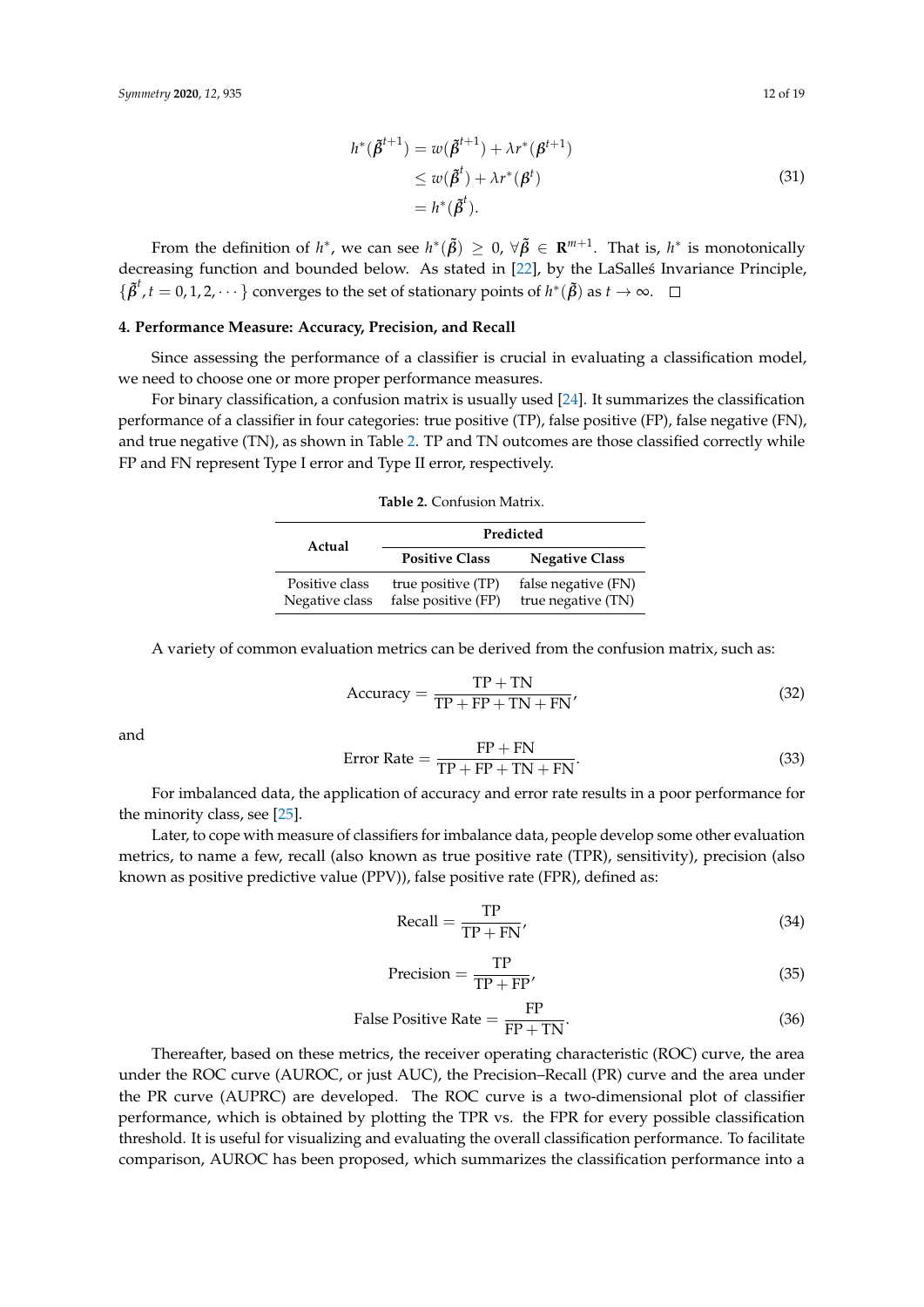single number. The PR curve is an alternative of the ROC curve that can visualize the performance of binary classification while AUPRC is its counterpart of AUROC.

As shown in Table [1,](#page-5-0) the data set is highly imbalanced. To balance between the risk of losing principal with potential investment opportunities, we care both the recall and precision. Therefore, AUPRC is more informative [\[25\]](#page-18-2) in this case. Accuracy is also presented and we explain why it is not suitable here.

# <span id="page-12-0"></span>**5. Experiments**

We present the numerical results based on the historical loan information and data from LendingClub.

### <span id="page-12-1"></span>*5.1. Data Description*

LendingClub regularly updates the status of loans currently listed in data set available to download on a monthly basis and adds new loans data quarterly. In the data, the features include not only standard hard financial information commonly used by bank, such as annual income, debt-to-income ratio, FICO score range, but also non-standard information, such as description of the purpose of raising the loan, professional title. There are 151 features available in total. For more details of features available, we refere to the data dictionary provided by LendingClub (Data dictionary can be downloaded at [https://resources.lendingclub.com/LCDataDictionary.xlsx\)](https://resources.lendingclub.com/LCDataDictionary.xlsx). The number of features available may change over time.

The target variable of this experiment is loan status, while independent variables are carefully chosen from these 151 features. We take only the features can be described numerically into account, including numeric features and categorical features. Free text fields, such as emp\_title, purpose, are removed. We finally take 62 features into consideration. To name a few,

- dti: Data to income ratio, a ratio calculated using the borrower's total monthly debt payments on the total debt obligations, excluding mortgage and the requested LendingClub loan, divided by the borrower's self-reported monthly income;
- emp\_length: Employment length in years. Possible values are between 0 and 10 where 0 means less than one year and 10 means ten or more years;
- fico\_range\_high: The upper boundary range the borrower's FICO at loan origination belongs to;
- fico\_range\_low: The lower boundary range the borrower's FICO at loan origination belongs to;
- last\_fico\_range\_high: The upper boundary range the borrower's last FICO pulled belongs to;
- last\_fico\_range\_low: The lower boundary range the borrower's last FICO pulled belongs to;
- funded\_amnt: The total amount committed to that loan at that point in time;
- last\_pymnt\_amnt: Last total payment amount received;
- max\_bal\_bc: Maximum current balance owed on all revolving accounts;
- inq\_fi: Number of personal finance inquiries;
- zip code: The first 3 numbers of the zip code provided by the borrower in the loan application;
- home\_ownership: The home ownership status provided by the borrower during registration or obtained from the credit report. This is a categorical variable and possible values are: RENT, OWN, MORTGAGE, OTHER.

Here, we transform categorical features into binary features with dummy variables since they cannot be entered directly into a regression model and meaningfully interpreted. For more details about dummy variables, we refer to [\[26\]](#page-18-3). In addition, normalization of features is recommended to put different variables on the same scale in case there may be some features with far greater values than others, for instance, loan amount and annual income.

In this experiment, we choose data from the loans that already past the predetermined maturity. We consider loans with a 36-month maturity issued from 2013 to the first quarter of 2016 (2016Q1). The training sample size is 1000, while the testing sample size is 300. After gathering the data we first need to clean and prepare the data. Upon addressing missing data, special attention should be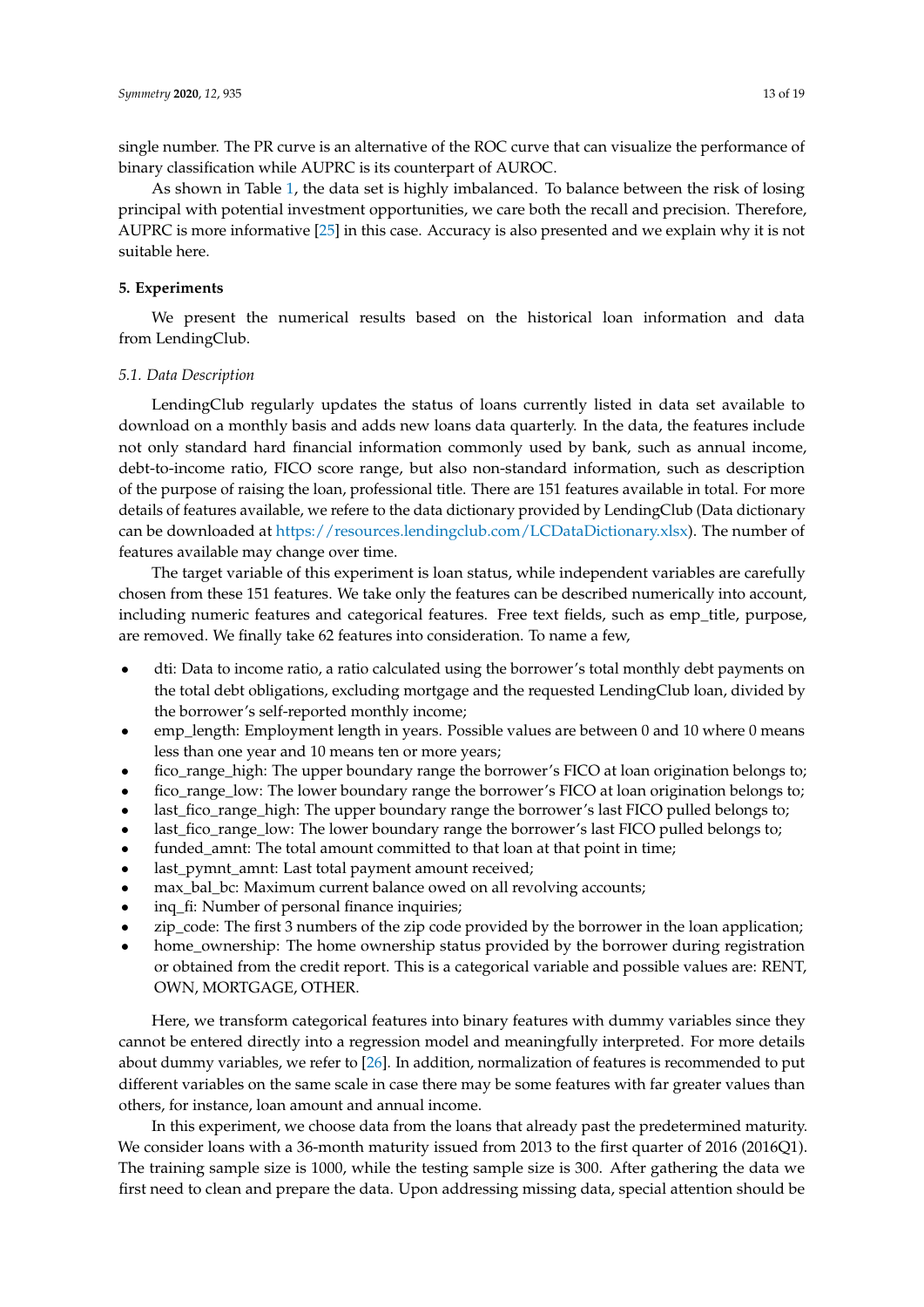paid since we may introduce bias at this step if the data are not missing at random. We transform date information to time length from the date to the day we perform this experiment. In particularly, the feature emp\_length seems numeric, since it ranges from 0 to 10. However, since 0 means less than one year and 10 means ten or more years, it is actually a categorical feature. We transform such categorical features into binary features with dummy variables by replace a feature of *c* categories with *c* − 1 dummy variables. Then, we apply normalization. Later, highly correlated predictors should be removed in order to reduce multicollinearity. Finally, we split the data into training sample set and testing sample set for in-sample tests and out-of-sample tests, separately.

<span id="page-13-0"></span>As mentioned above, the datasets we considerate are highly imbalanced. Table [3](#page-13-0) shows the imbalance ratios of sample sets, defined as the ratio of the number of instances in major class to the number of examples in the minority class. Here, the major class is Fully Paid; the minority class is Not Fully Paid.

| <b>Dataset</b>     | Imbalance Ratio |          |          |          |  |  |  |  |
|--------------------|-----------------|----------|----------|----------|--|--|--|--|
|                    | 2013            | 2014     | 2015     | 2016O1   |  |  |  |  |
| Train              | 5.250005        | 3.854367 | 2.521127 |          |  |  |  |  |
| In-sample test     | 5.666653        | 3.109588 | 2.797469 |          |  |  |  |  |
| Out-of-sample test |                 | 3.285712 | 2.191488 | 3.285712 |  |  |  |  |

# **Table 3.** Imbalance ratio.

## *5.2. Numerical Results*

This section contains training, in-sample test, and out-of-sample test results for the year 2013, 2014, and 2015. We performed in-sample tests with instances sampled from the training sample set, while we conducted out-of-sample tests with examples sampled from the next period.

Here, we chose five different values for the penalty factor on the negative class,  $\theta = 1, 2, 3, 4, 5$ , based on the imbalance ratio of the dataset and five different values for the regularization parameter,  $\lambda = 0.10^{-10}$ ,  $10^{-8}$ ,  $10^{-6}$ ,  $10^{-4}$ , based on the value of loss function and the regularization term. When  $\theta = 1$  and  $\lambda = 0$ , the model reduces to a standard logistic regression.

Figures [1–](#page-15-0)[3](#page-16-1) show the AUPRC, accuracy, precision, and recall results of training, in-sample test, and out-of-sample test for 2013, 2014, and 2015. We also present the AUPRC results in Table [4.](#page-14-0)

From these scatter plots, we can see accuracy performs poorly for imbalanced data. Tests with nearly the same accuracy may be far different in the number of FP samples and that of FN samples. Accuracy only shows the percentage of samples correctly classified and do not distinguish between FP and FN samples, which makes it simply does not work in our case.

As mentioned above, the probability of making a Type I error and that of making a Type II error cannot be reduced simultaneously for a given sample. Recall and precision in general change in opposite directions. As shown in the figures, for a fixed  $\lambda$ , precision results tend to increase with the increase of  $\theta$  at the cost of the reduction in recall. Investors that are more risk-averse could apply a higher  $\theta$  to keep the principal safer, while it may cause loss of investment opportunities.

Since the number of features taken into consideration is considerable, overfitting may happen under the standard logistic regression. Regularization could help to reduce the chance of, or the amount of, overfitting. As shown in Table [4,](#page-14-0) we present the AUPRC results of training, in-sample test, and out-of-sample test for 2013, 2014, and 2015. For a fixed *θ*, a higher regularization parameter *λ* in general yields higher out-of-sample AUPRC.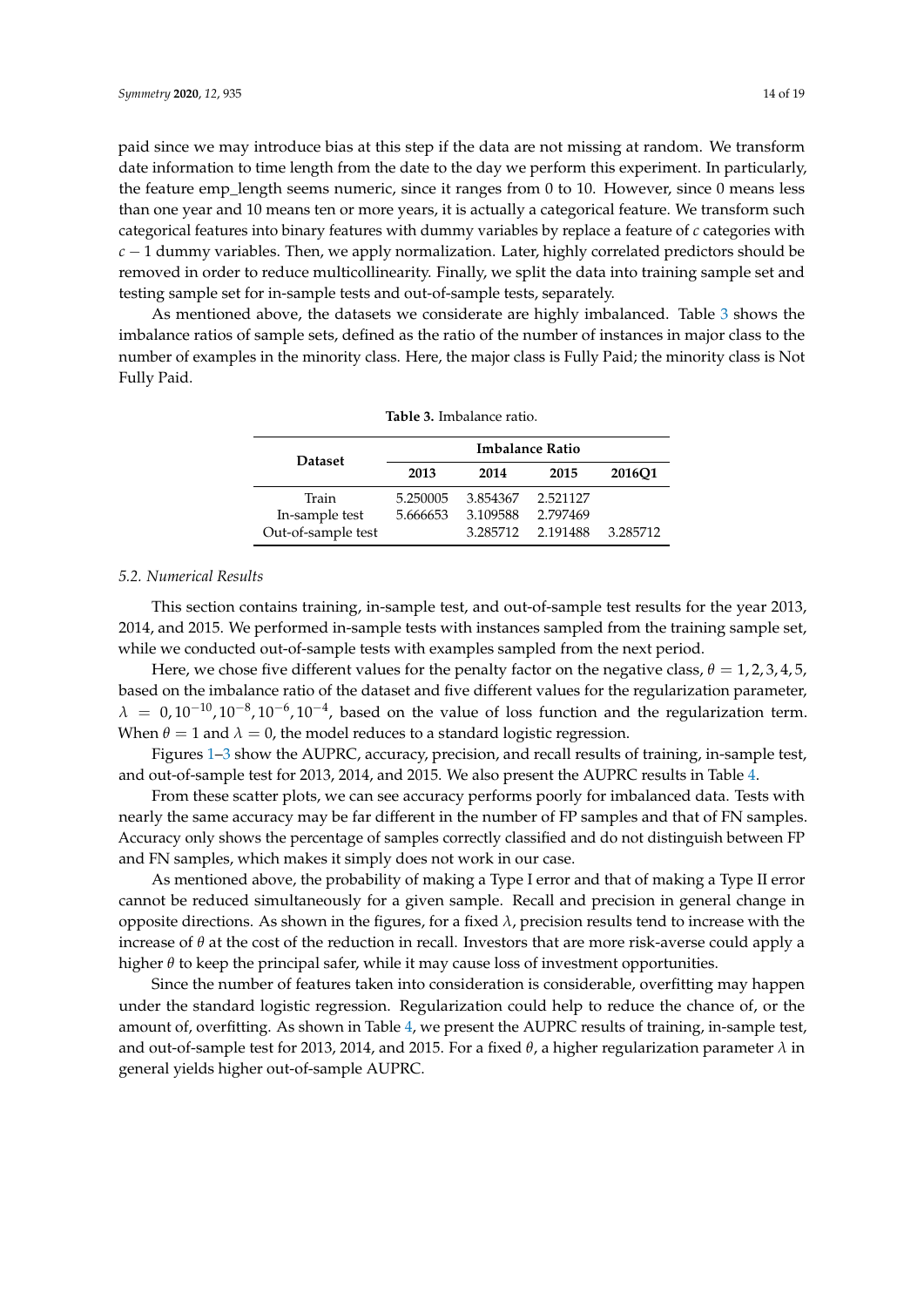| $\theta$ | $\lambda$             | 2013     |                |                    | 2014     |                |                    | 2015            |                |                    |
|----------|-----------------------|----------|----------------|--------------------|----------|----------------|--------------------|-----------------|----------------|--------------------|
|          |                       | Training | In-Sample Test | Out-of-Sample Test | Training | In-Sample Test | Out-of-Sample Test | <b>Training</b> | In-Sample Test | Out-of-Sample Test |
| 1.0      | $\Omega$              | 0.9952   | 0.8783         | 0.8170             | 0.9889   | 0.7938         | 0.7440             | 0.9771          | 0.7752         | 0.8074             |
|          | $1.0 \times 10^{-10}$ | 0.9952   | 0.8783         | 0.8197             | 0.9888   | 0.7947         | 0.7445             | 0.9776          | 0.7745         | 0.8068             |
|          | $1.0 \times 10^{-8}$  | 0.9952   | 0.8798         | 0.8179             | 0.9889   | 0.7977         | 0.7422             | 0.9773          | 0.7731         | 0.8127             |
|          | $1.0 \times 10^{-6}$  | 0.9951   | 0.8836         | 0.8221             | 0.9890   | 0.7993         | 0.7446             | 0.9773          | 0.7735         | 0.8183             |
|          | $1.0 \times 10^{-4}$  | 0.9936   | 0.9048         | 0.8332             | 0.9875   | 0.7969         | 0.7684             | 0.9748          | 0.8058         | 0.8478             |
| 2.0      | $\Omega$              | 0.9956   | 0.8792         | 0.8210             | 0.9895   | 0.7933         | 0.7446             | 0.9790          | 0.7744         | 0.8094             |
|          | $1.0\times10^{-10}$   | 0.9957   | 0.8791         | 0.8171             | 0.9896   | 0.7935         | 0.7450             | 0.9789          | 0.7755         | 0.8095             |
|          | $1.0 \times 10^{-8}$  | 0.9956   | 0.8801         | 0.8205             | 0.9895   | 0.7963         | 0.7428             | 0.9789          | 0.7736         | 0.8137             |
|          | $1.0 \times 10^{-6}$  | 0.9957   | 0.8853         | 0.8232             | 0.9895   | 0.7981         | 0.7408             | 0.9789          | 0.7749         | 0.8204             |
|          | $1.0 \times 10^{-4}$  | 0.9955   | 0.9019         | 0.8345             | 0.9893   | 0.8031         | 0.7640             | 0.9786          | 0.7989         | 0.8438             |
| 3.0      | $\Omega$              | 0.9958   | 0.8793         | 0.8237             | 0.9898   | 0.7881         | 0.7453             | 0.9793          | 0.7730         | 0.8125             |
|          | $1.0 \times 10^{-10}$ | 0.9958   | 0.8790         | 0.8181             | 0.9896   | 0.7926         | 0.7442             | 0.9792          | 0.7745         | 0.8113             |
|          | $1.0 \times 10^{-8}$  | 0.9958   | 0.8799         | 0.8235             | 0.9898   | 0.7962         | 0.7413             | 0.9792          | 0.7705         | 0.8153             |
|          | $1.0 \times 10^{-6}$  | 0.9959   | 0.8861         | 0.8230             | 0.9897   | 0.7965         | 0.7437             | 0.9792          | 0.7780         | 0.8203             |
|          | $1.0 \times 10^{-4}$  | 0.9956   | 0.8975         | 0.8370             | 0.9897   | 0.8028         | 0.7627             | 0.9791          | 0.7954         | 0.8466             |
| 4.0      | $\Omega$              | 0.9959   | 0.8786         | 0.8213             | 0.9898   | 0.7928         | 0.7422             | 0.9794          | 0.7707         | 0.8112             |
|          | $1.0 \times 10^{-10}$ | 0.9959   | 0.8790         | 0.8239             | 0.9898   | 0.7882         | 0.7454             | 0.9793          | 0.7717         | 0.8117             |
|          | $1.0 \times 10^{-8}$  | 0.9959   | 0.8805         | 0.8218             | 0.9898   | 0.7957         | 0.7431             | 0.9795          | 0.7736         | 0.8162             |
|          | $1.0 \times 10^{-6}$  | 0.9958   | 0.8876         | 0.8268             | 0.9898   | 0.7965         | 0.7420             | 0.9794          | 0.7814         | 0.8211             |
|          | $1.0 \times 10^{-4}$  | 0.9956   | 0.8998         | 0.8348             | 0.9897   | 0.7994         | 0.7613             | 0.9790          | 0.7936         | 0.8464             |
| 5.0      | $\Omega$              | 0.9959   | 0.8791         | 0.8236             | 0.9898   | 0.7937         | 0.7454             | 0.9794          | 0.7710         | 0.8120             |
|          | $1.0 \times 10^{-10}$ | 0.9959   | 0.8791         | 0.8226             | 0.9898   | 0.7891         | 0.7423             | 0.9795          | 0.7750         | 0.8124             |
|          | $1.0 \times 10^{-8}$  | 0.9960   | 0.8803         | 0.8218             | 0.9898   | 0.7961         | 0.7421             | 0.9793          | 0.7705         | 0.8160             |
|          | $1.0 \times 10^{-6}$  | 0.9959   | 0.8874         | 0.8252             | 0.9898   | 0.7965         | 0.7421             | 0.9794          | 0.7825         | 0.8214             |
|          | $1.0 \times 10^{-4}$  | 0.9956   | 0.8983         | 0.8341             | 0.9895   | 0.7976         | 0.7607             | 0.9790          | 0.7934         | 0.8477             |

**Table 4.** AUPRC results of training, in-sample test, and out-of-sample test for 2013, 2014, and 2015.

<span id="page-14-0"></span>The first column, *θ*, is the penalty factor on the negative class. The second column, *λ*, is the regularization parameter. Column 3-5, 6-8, 9-11 show the AUPRC results of training, in-sample test, and out-of-sample test, for 2013, 2014, 2015, respectively.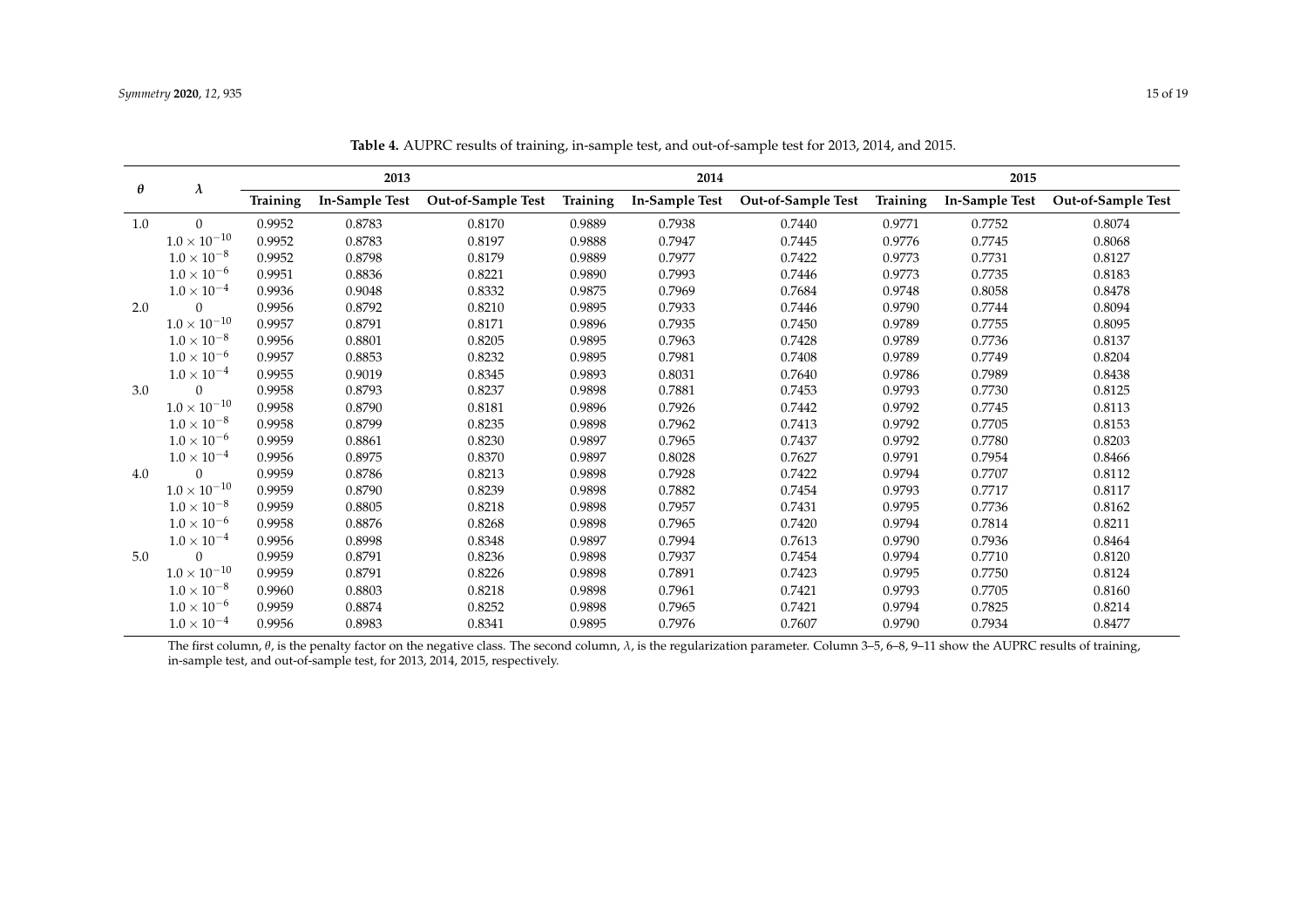

<span id="page-15-0"></span>

**Figure 1.** Area under the Precision–Recall curve (AUPRC), accuracy, precision, and recall results of training, in-sample test, and out-of-sample test for 2013.



**Figure 2.** AUPRC, accuracy, precision, and recall results of training, in-sample test, and out-of-sample test for 2014.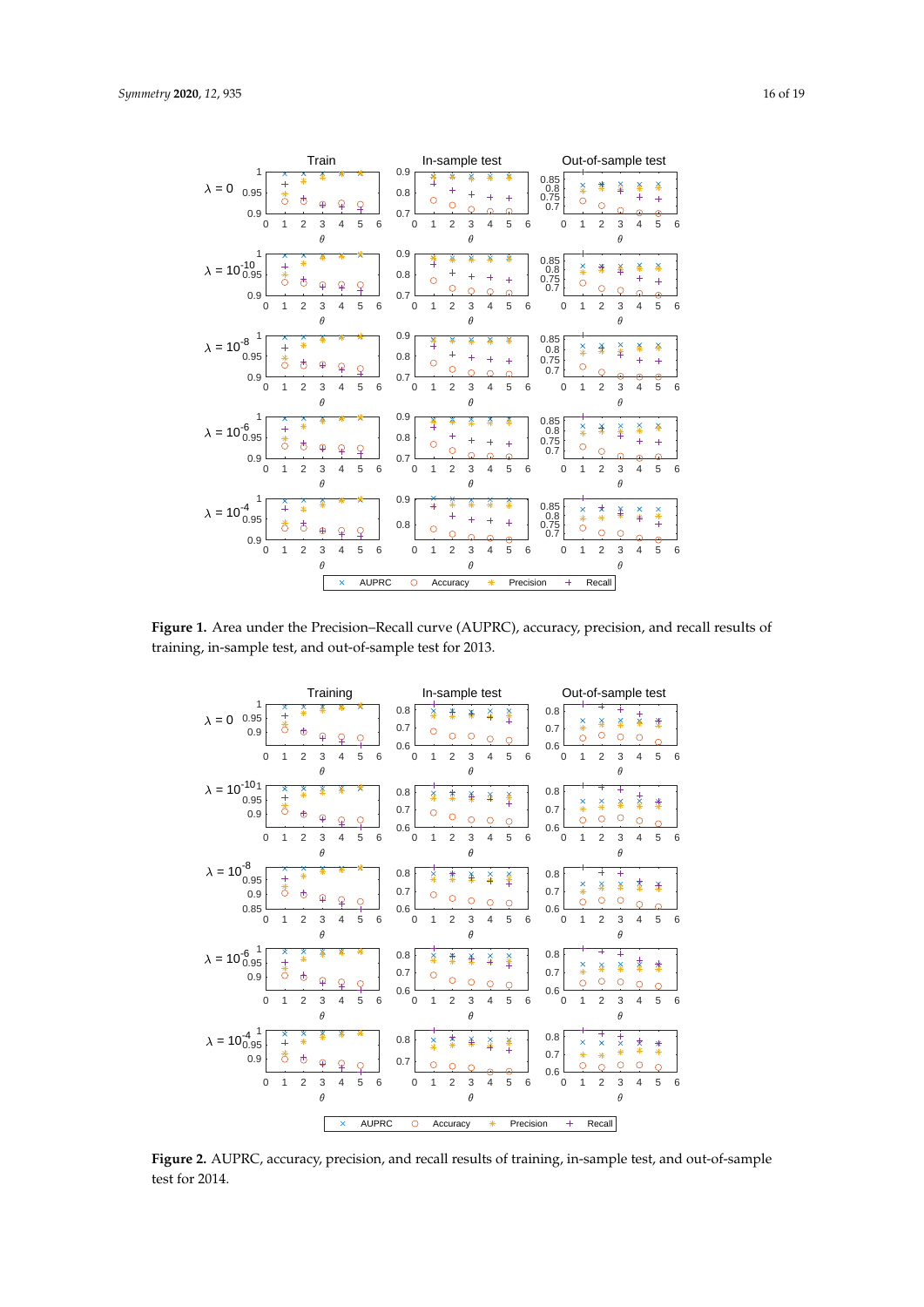<span id="page-16-1"></span>

Figure 3. AUPRC, accuracy, precision, and recall results of training, in-sample test, and out-of-sample test for 2015.

# <span id="page-16-0"></span>**6. Discussion**

The objective of this paper was to provide a method for investors in the P2PL marketplace to perform default prediction, where there exists a high-level of information asymmetry. We considered LendingClub since the availability of historical data. Since investors in P2PL are mostly individuals and small businesses. When involved in P2PL marketplace, investors are frequently adversely affected by the information asymmetry. Additionally, not every investor has a solid background in investment or quantitative finance. This makes a relatively easy and straightforward model needed.

We propose an  $L_{1/2}$ -regularized weighted logistic model. Via only adjusting the penalty factor  $\theta$ and the regularization parameter *λ*, investors can find a trade-off between the risk of losing principal and that of losing potential investment opportunities according to their own risk preferences and lessen the chance of, or amount of, overfitting in the meantime.

Numerical experiment shows that a higher regularization parameter yields better out-of-sample AUPRC and investors that are more risk-averse could lower the risk of losing principal at the cost of potential investment opportunities by increasing the penalty factor on the negative class according to their own risk preferences. This default prediction could help investors protect their profits and principle in the disadvantage of information asymmetry.

# **7. Limitations and Further Research**

Since we solve the proposed model with an iterative algorithm, it has the shortcomings of longer calculation, especially when the sample size is large. Further, high performance computing could be applied to improve computing efficiency.

**Author Contributions:** Methodology, X.W., data curation, X.W., data curation, X.W., writing–original draft, X.W., writing–review and editing, Y.L., visualization, X.W., supervision, B.Y. All authors have read and agreed to the published version of the manuscript.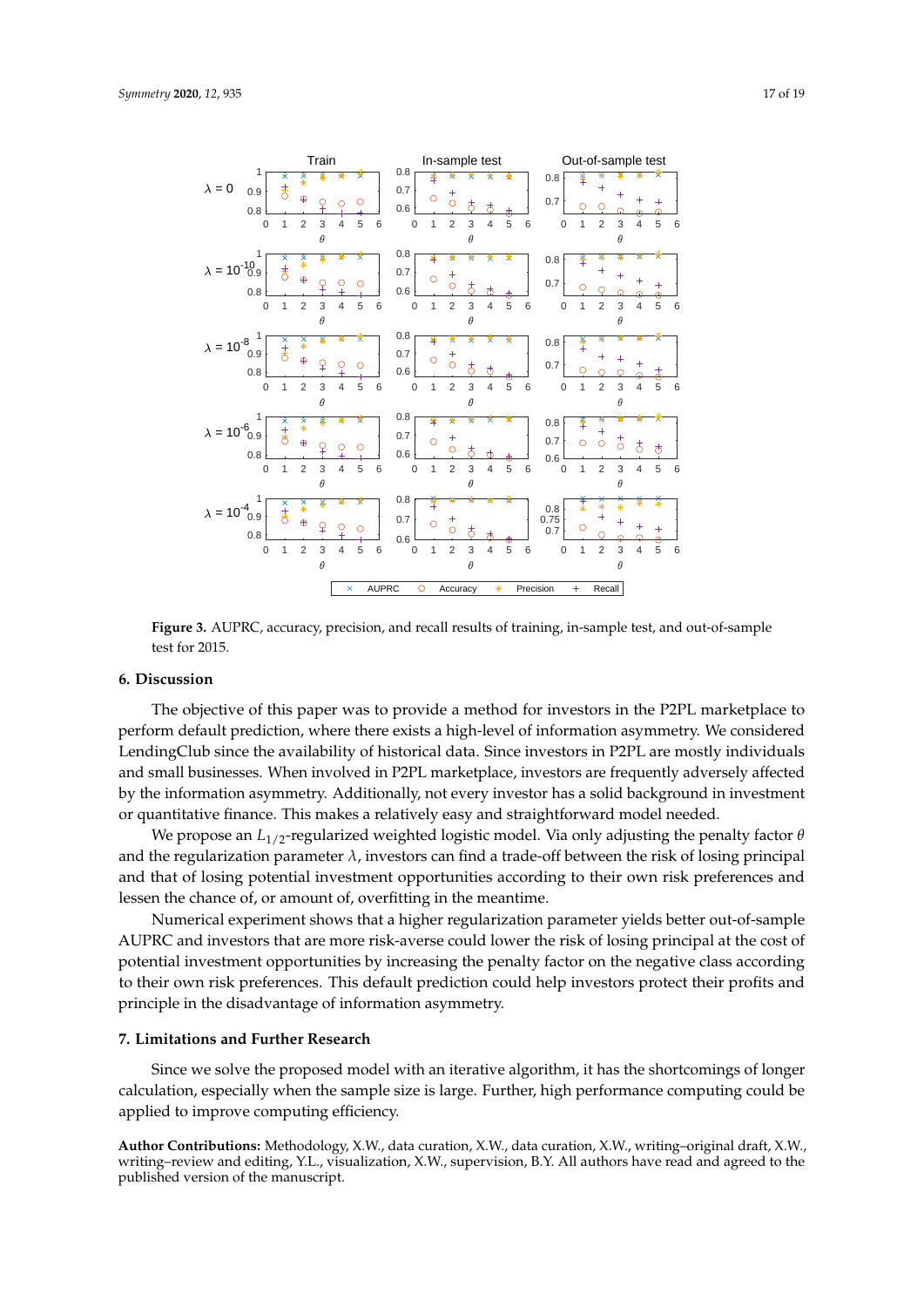**Funding:** This research was funded by the National Natural Science Foundation of China (11971092). **Conflicts of Interest:** The authors declare no conflict of interest.

# **References**

- <span id="page-17-0"></span>1. Lynn, T.; Mooney, J.G.; Rosati, P.; Cummins, M. *Disrupting Finance: Fintech and Strategy in the 21st Century*; Springer: Cham, Switzerland, 2018.
- <span id="page-17-1"></span>2. Lai, L.S.; Turban, E. Groups formation and operations in the Web 2.0 environment and social networks. *Group Decis. Negot.* **2008**, *17*, 387–402. [\[CrossRef\]](http://dx.doi.org/10.1007/s10726-008-9113-2)
- <span id="page-17-2"></span>3. Smith, A.M. SEC Cease-and-Desist Orders. *Adm. Law Rev.* **1999**, *51*, 1197–1228.
- <span id="page-17-3"></span>4. Yang, H. Comprehensive Evaluation of Online Peer-to-Peer Lending on the Province-Level Regions in China Based on Generalized Principle Component Analysis. *Open J. Bus. Manag.* **2016**, *4*, 171–176. [\[CrossRef\]](http://dx.doi.org/10.4236/ojbm.2016.42019)
- <span id="page-17-4"></span>5. Wang, H.; Greiner, M.; Aronson, J.E. People-to-people lending: The emerging e-commerce transformation of a financial market. In *Value Creation in E-business Management*; Springer: Berlin/Heidelberg, Germany, 2009; pp. 182–195.
- <span id="page-17-5"></span>6. Barasinska, N.; Schäfer, D. Is crowdfunding different? Evidence on the relation between gender and funding success from a German peer-to-peer lending platform. *Ger. Econ. Rev.* **2014**, *15*, 436–452. [\[CrossRef\]](http://dx.doi.org/10.1111/geer.12052)
- <span id="page-17-6"></span>7. Xia, Y. A Novel Reject Inference Model Using Outlier Detection and Gradient Boosting Technique in Peer-to-Peer Lending. *IEEE Access* **2019**, *7*, 92893–92907. [\[CrossRef\]](http://dx.doi.org/10.1109/ACCESS.2019.2927602)
- <span id="page-17-7"></span>8. Byanjankar, A.; Heikkilä, M.; Mezei, J. Predicting credit risk in peer-to-peer lending: A neural network approach. In Proceedings of the 2015 IEEE Symposium Series on Computational Intelligence, Cape Town, South Africa, 7–10 December 2015; pp. 719–725.
- <span id="page-17-8"></span>9. Jiang, C.; Wang, Z.; Wang, R.; Ding, Y. Loan default prediction by combining soft information extracted from descriptive text in online peer-to-peer lending. *Ann. Oper. Res.* **2018**, *266*, 511–529. [\[CrossRef\]](http://dx.doi.org/10.1007/s10479-017-2668-z)
- <span id="page-17-9"></span>10. Kim, A.; Cho, S.B. An ensemble semi-supervised learning method for predicting defaults in social lending. *Eng. Appl. Artif. Intell.* **2019**, *81*, 193–199. [\[CrossRef\]](http://dx.doi.org/10.1016/j.engappai.2019.02.014)
- <span id="page-17-10"></span>11. Wei, X.; Gotoh, J.Y.; Uryasev, S. Peer-To-Peer Lending: Classification in the Loan Application Process. *Risks* **2018**, *6*, 129. [\[CrossRef\]](http://dx.doi.org/10.3390/risks6040129)
- 12. Wei, Z.; Lin, M. Market mechanisms in online peer-to-peer lending. *Manag. Sci.* **2016**, *63*, 4236–4257. [\[CrossRef\]](http://dx.doi.org/10.1287/mnsc.2016.2531)
- 13. Liu, H.L.; Chen, H.Z.; Ding, Y.J.; Zhang, X. Research on Investment Model of Internet Financial Loan Platform. In Proceedings of the International Conference on Artificial Intelligence and Computing Science, Hangzhou, China, 24–25 May 2019; DEStech Publications: Lancaster, PA, USA; pp. 311–315
- 14. Cho, P.; Chang, W.; Song, J.W. Application of instance-based entropy fuzzy support vector machine in peer-to-peer lending investment decision. *IEEE Access* **2019**, *7*, 16925–16939. [\[CrossRef\]](http://dx.doi.org/10.1109/ACCESS.2019.2896474)
- <span id="page-17-11"></span>15. Ren, K.; Malik, A. Investment Recommendation System for Low-Liquidity Online Peer to Peer Lending (P2PL) Marketplaces. In Proceedings of the Twelfth ACM International Conference on Web Search and Data Mining, Melbourne, Australia, 11–15 February 2019; ACM: New York, NY, USA, 2019; pp. 510–518.
- <span id="page-17-12"></span>16. Calabrese, R.; Osmetti, S.A. Modelling small and medium enterprise loan defaults as rare events: the generalized extreme value regression model. *J. Appl. Stat.* **2013**, *40*, 1172–1188. [\[CrossRef\]](http://dx.doi.org/10.1080/02664763.2013.784894)
- <span id="page-17-13"></span>17. Ma, L.; Zhao, X.; Zhou, Z.; Liu, Y. A new aspect on P2P online lending default prediction using meta-level phone usage data in China. *Decis. Support Syst.* **2018**, *111*, 60–71. [\[CrossRef\]](http://dx.doi.org/10.1016/j.dss.2018.05.001)
- 18. Lin, M.; Prabhala, N.R.; Viswanathan, S. Judging borrowers by the company they keep: Friendship networks and information asymmetry in online peer-to-peer lending. *Manag. Sci.* **2013**, *59*, 17–35. [\[CrossRef\]](http://dx.doi.org/10.1287/mnsc.1120.1560)
- <span id="page-17-14"></span>19. Ge, R.; Feng, J.; Gu, B.; Zhang, P. Predicting and deterring default with social media information in peer-to-peer lending. *J. Manag. Inf. Syst.* **2017**, *34*, 401–424. [\[CrossRef\]](http://dx.doi.org/10.1080/07421222.2017.1334472)
- <span id="page-17-15"></span>20. Smith, C.E. If it's not broken, don't fix it: The SEC's regulation of peer-to-peer lending. *Bus. Law Brief* **2009**, *6*, 21.
- <span id="page-17-16"></span>21. Tsai, K.; Ramiah, S.; Singh, S. Peer Lending Risk Predictor. CS229 Autumn. 2014. Available online: [https://www.researchgate.net/profile/Sudhanshu\\_Singh8/publication/269699712\\_Peer\\_Lending\\_Risk\\_](https://www.researchgate.net/profile/Sudhanshu_Singh8/publication/269699712_Peer_Lending_Risk_Predictor/links/549321420cf286fe3125b7d3/Peer-Lending-Risk-Predictor.pdf) [Predictor/links/549321420cf286fe3125b7d3/Peer-Lending-Risk-Predictor.pdf](https://www.researchgate.net/profile/Sudhanshu_Singh8/publication/269699712_Peer_Lending_Risk_Predictor/links/549321420cf286fe3125b7d3/Peer-Lending-Risk-Predictor.pdf) (accessed on 10 December 2016).
- <span id="page-17-17"></span>22. Xu, Z.B.; Zhang, H.; Wang, Y.; Chang, X.Y.; Liang, Y. *L*1/2 regularization. *Sci. China Inf. Sci.* **2010**, *53*, 1159–1169. [\[CrossRef\]](http://dx.doi.org/10.1007/s11432-010-0090-0)